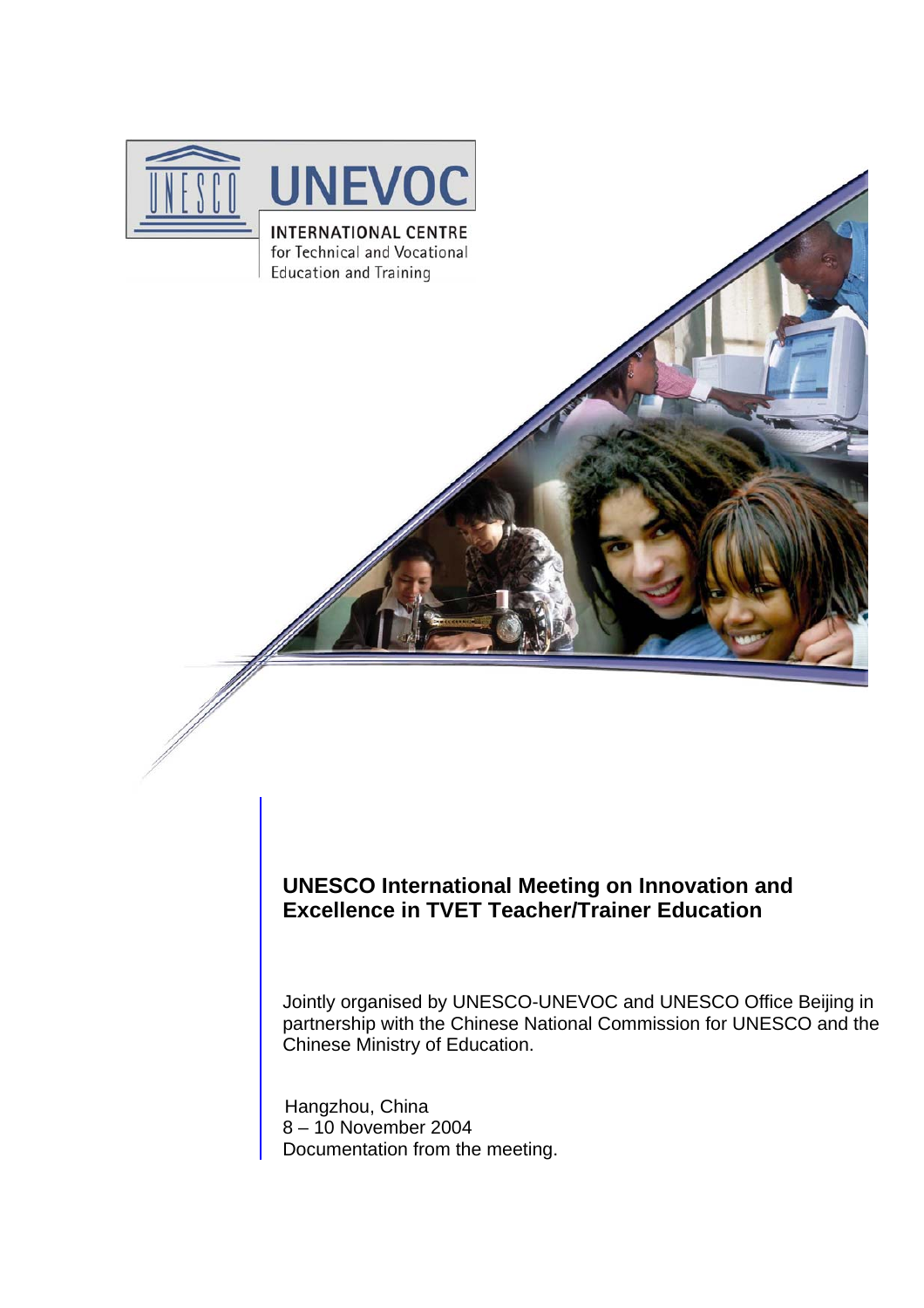#### **UNESCO International Meeting on Innovation and Excellence in TVET Teacher/ Trainer Education.**

Jointly organised by UNESCO-UNEVOC and UNESCO Office Beijing in partnership with the Chinese National Commission for UNESCO and the Chinese Ministry of Education.

Final report of the meeting.

ISBN 3-00-016591-6

UNESCO-UNEVOC International Centre for Technical and Vocational Education and Training. 15 Görresstrasse, 53113, Bonn, Germany March 2005

Report prepared by Karina Veal, Joachim Dittrich & Pekka Kämäräinen Further information on TVET Teacher Education available on websites of United TVET network on innovation and professional development [www.unip-net.org](http://www.unip-net.org/) and UNESCO-UNEVOC [www.unevoc.unesco.org](http://www.unevoc.unesco.org/)  All rights reserved © UNESCO 2005

The designations employed and the presentation of material throughout this publication do not imply the expression of any opinion whatsoever on the part of UNESCO concerning the legal status of any country, territory, city or area or of its authorities, or concerning its frontiers or boundaries.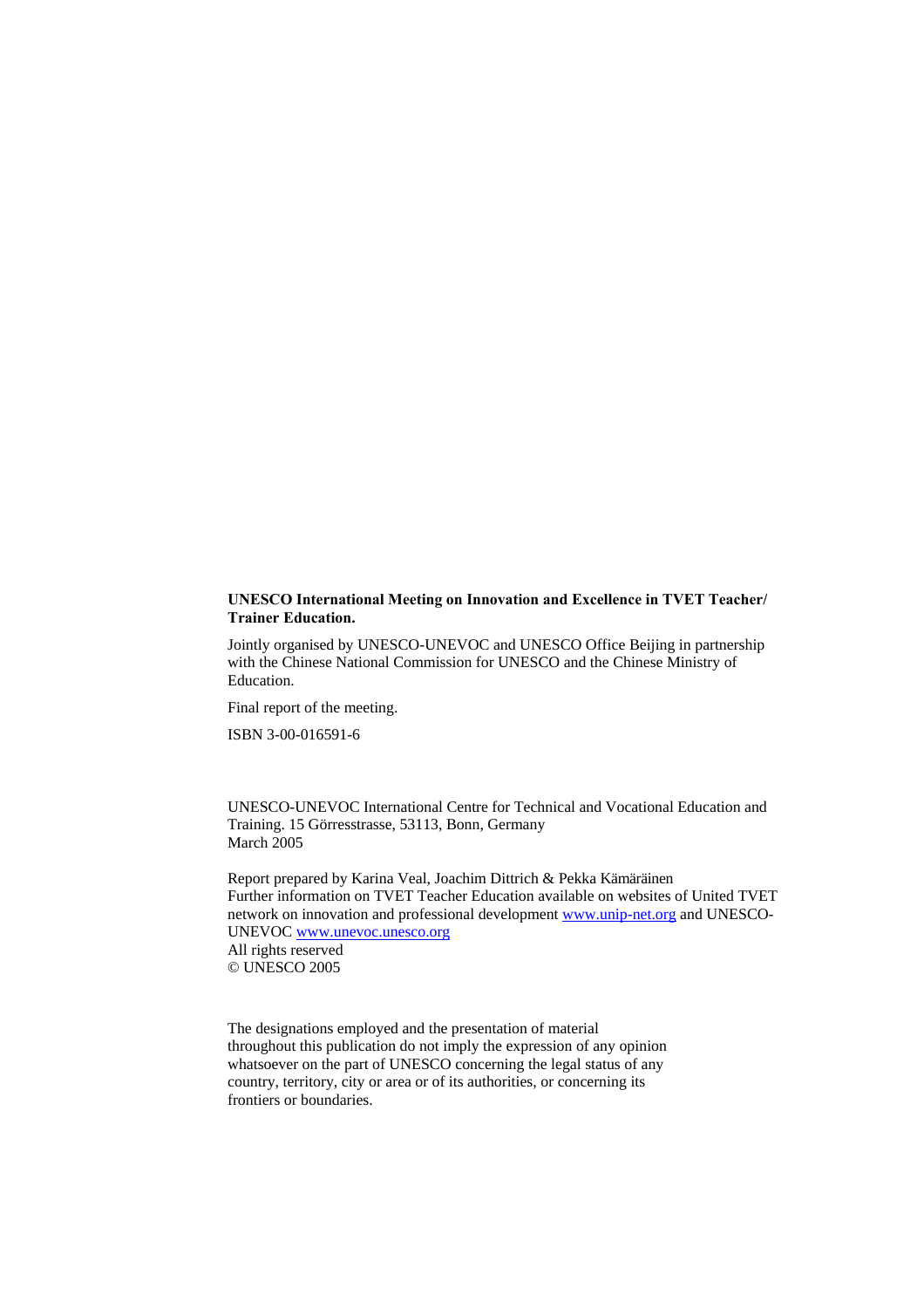# <span id="page-2-0"></span>Hangzhou Declaration

The UNESCO International Meeting on Innovation and Excellence in TVET Teacher/Trainer Education held from 8 – 10 November 2004 in Hangzhou, China, organised by UNESCO-UNEVOC International Centre for TVET and UNESCO Office Beijing in partnership the Chinese National Commission for UNESCO discussed, *inter alia*, the following:

- The current marginalisation of TVET *vis a vis* general and academic education;
- The current fragmentation in the fields of teacher education/training of trainers for TVET;
- The need for developing higher degree structures in TVET education;
- The lack of an established research culture that should focus on the development of TVET; and
- The challenges in promoting intercultural understanding and knowledge sharing between and among developed and developing countries.

Based on discussions of the above, the 68 participants from 25 countries who met for the first time as a collective agreed that:

- TVET should be developed into an internationally acknowledged scientific community;
- Sustainable, reproductive and innovative national scientific systems be developed and integrated into national systems of innovation;
- International exchange of learners and educators be accelerated;
- The expertise in pedagogy of TVET should be linked to the vocational disciplines and to integrative perspectives on school-based and work-based learning;
- An improvement in vocational skills for employability and citizenship can only be realized if there is an improvement in the quality, effectiveness and relevance of teaching, and that
- An effective interaction between teacher/trainers and learners lies at the centre of quality TVET.

We recognise that achieving these goals requires innovation and excellence in TVET. Innovation, scholarship and research in all aspects of TVET must be accelerated if solutions to the challenges identified at this meeting, are to be found.

We therefore commit ourselves, in each of our own countries and organisations, to working collaboratively to improving TVET teacher/trainer education so that we may hasten the achievement of quality skills development that may contribute positively to economically vital and sustainable communities*.*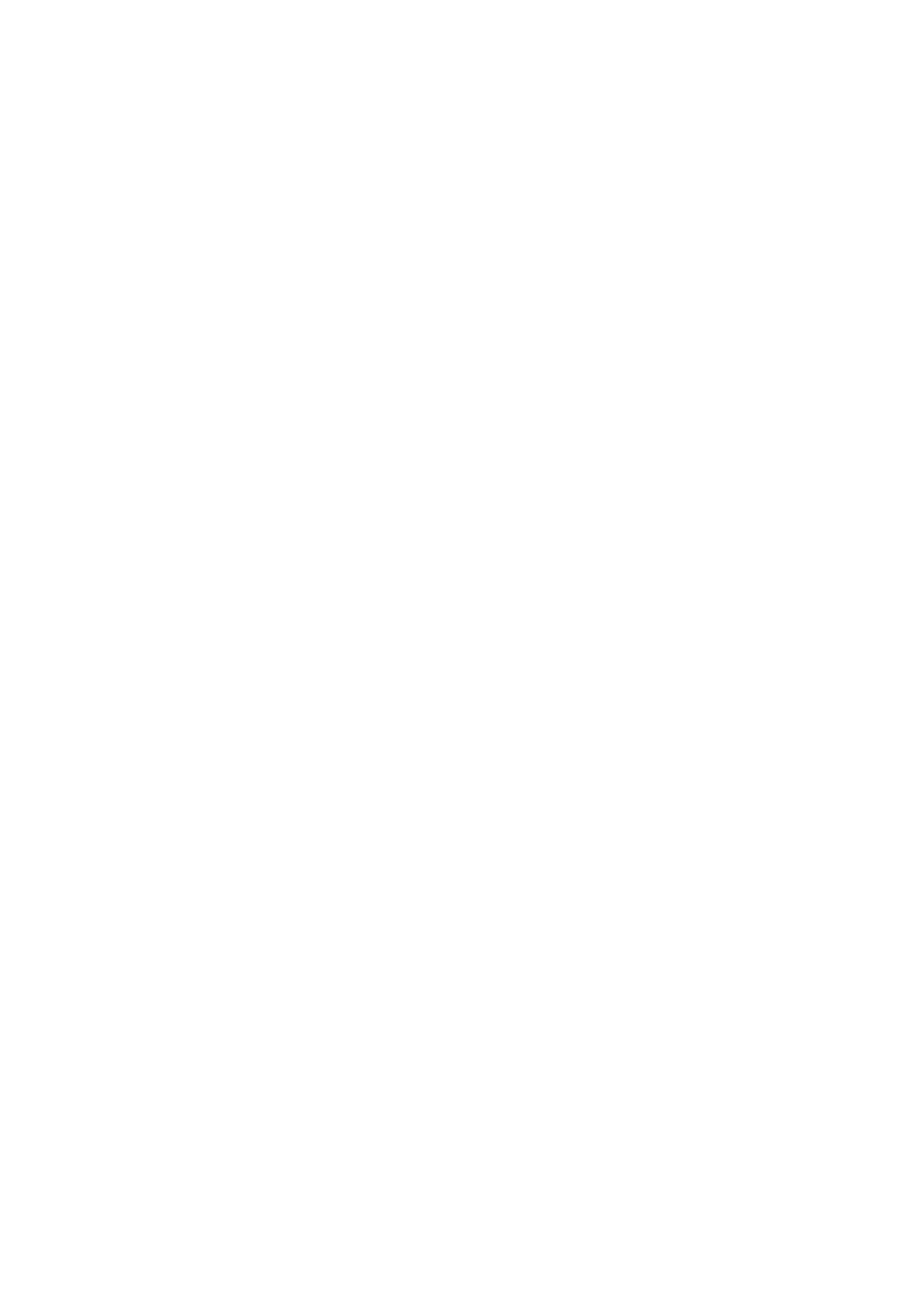# Contents

| International framework for masters degree for TVET teachers and lecturers13 |  |
|------------------------------------------------------------------------------|--|
|                                                                              |  |
|                                                                              |  |
|                                                                              |  |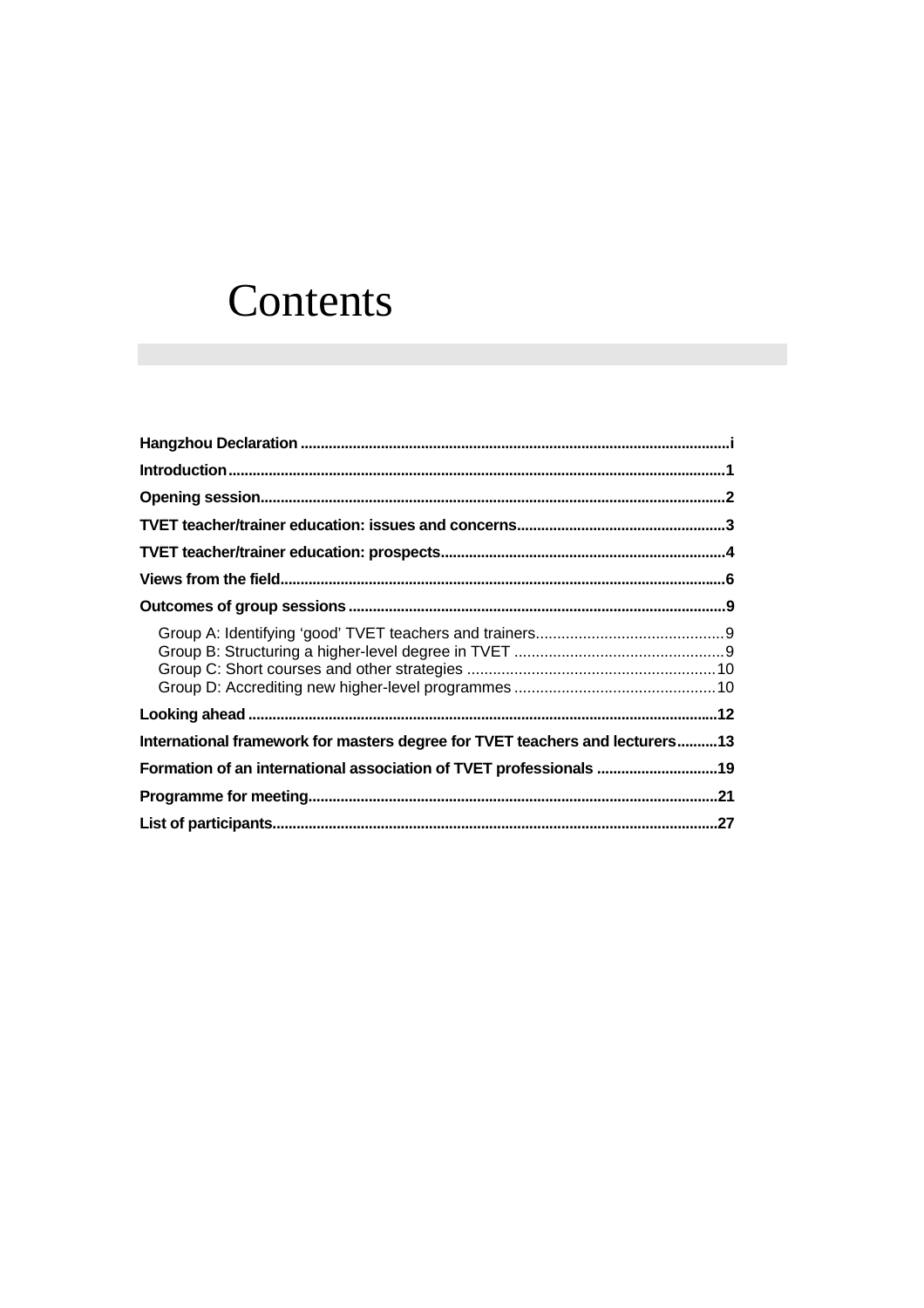# <span id="page-5-0"></span>**Introduction**

**At the very centre** of quality technical and vocational education and training lies an effective interaction between teacher/trainer and learners. Indeed, an overall improvement in vocational skills for employability and citizenship can only be realised if there is an improvement in the quality, effectiveness and relevance of teaching. Many, both in the developed and developing worlds, are increasing the emphasis they place on improving the capacity of technical and vocational education and training (TVET) systems, in recognition of the important role TVET plays in equipping individuals with relevant skills and knowledge. TVET can also better enable individuals to participate in social, economic and technological innovation processes. Therefore, embedding TVET into regional and national innovation structures is of crucial importance to the economic performance and social development of countries. Having a pool of skilled and knowledgeable people within the TVET industry is as important to the TVET industry as it is to the industries TVET serves.

The UNESCO Office Beijing and the UNESCO-UNEVOC International Centre for Technical and Vocational Education and Training in Bonn (Germany), in partnership with the Chinese National Commission for UNESCO and the Chinese Ministry of Education organised the international meeting to develop strategies to increase innovation and excellence in TVET teacher education. The meeting was held in the Radisson Plaza Hotel, Hangzhou, capital of Zheijing Province, Peoples Republic of China, from 8 - 10 November 2004. Sixty-eight experts participated, from twenty-five countries, with a broad based representation from developing countries within the Asian region.

Whilst there have been many international meetings of TVET experts, and many international meetings of teacher training experts, the meeting in Hangzhou was the very first time that an international group of colleagues have come together specifically to address a range of issues pertaining to TVET teacher/trainer education. The meeting gave considerable time to discussing ways of improving the quality of TVET professionals through advanced study. Specifically, the meeting considered the idea of a masters-level programme in TVET. The meeting agreed with the value of the framework developed by a consortium of European academics as the basis for further investigation as an international curriculum framework for a masters degree in TVET teacher education and research. The meeting also agreed on the value of, and the formation of, a new international association in TVET able to progress the masters programme and other ideas. Proposals for both initiatives are included towards the end of this report. Finally, participants endorsed their Hangzhou Declaration, the text of which can be found as a foreword to this report.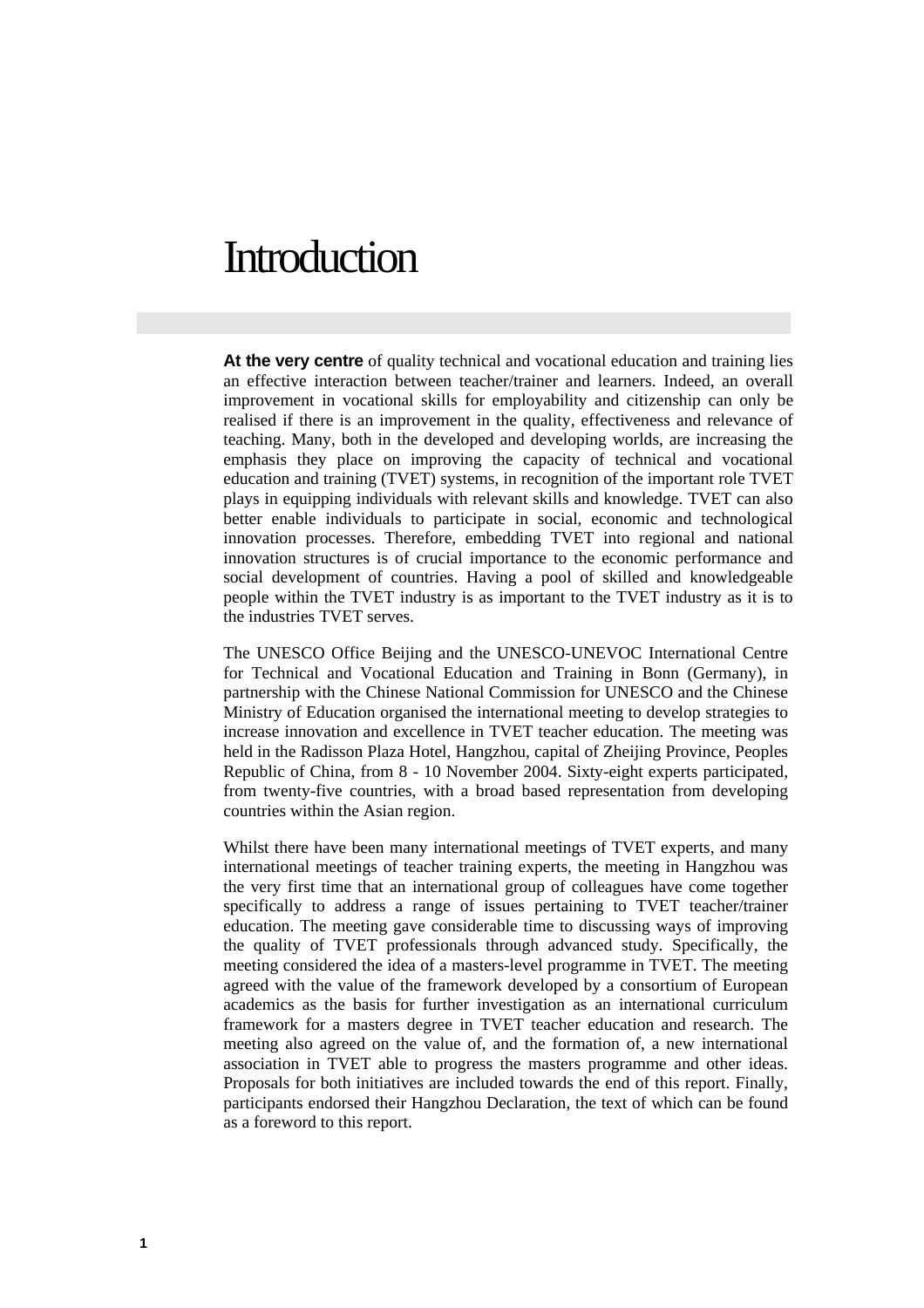# <span id="page-6-0"></span>Opening session

<sup>T</sup>**Mr Zhou Peizhi, Deputy Director of Xiacheng Education Bureau, Hangzhou** took the podium to chair the Opening Session. Mr Zhou introduced the official guests at the Opening and welcomed all guests and participants to the *UNESCO International Meeting on Innovation and Excellence in TVET Teacher/Trainer Education*. Mr Zhou emphasised the importance of improving TVET teacher/trainer education in China as one part of improving skills development for the continued growth in China, and for these reasons, he said, it is very pleasing that such an important meeting be held in China. Mr Zhou invited five dignitaries to give some short welcoming comments on behalf of their organisations:

- **Mr Du Yue, Deputy Secretary-General, Chinese National Commission** for UNESCO
- Ms Liu Yufeng, Deputy Director, International Cooperation and Comparative Education Research Division of Central Institute of Vocational and Technical Education, Ministry of Education, China, on behalf of Mr Yu Zuguang, Director
- **Mr Rupert Maclean, Director of UNESCO-UNEVOC International** Centre for Technical and Vocational Education and Training
- **Mr Sun Jianyong, Deputy Director of Hangzhou Xiacheng Government**
- Ms Lu Ruifeng, Vice Mayor of Hangzhou Municipal People's Government.

During the Opening Ceremony students from three local schools provided short musical and opera performances.

<sup>T</sup>**Mr Rupert Maclean, Director of UNESCO-UNEVOC International Centre for TVET**, presented, immediately after the official opening, the objectives and programme for the meeting. He outlined the structure of the meeting around detailed working sessions to allow maximum involvement of participants and the anticipation of specific outcomes from the meeting, for example: parameters to guide development and accreditation of a masters-level university degree in TVET in countries /institutions interested in establishing such a programme; strategies for teacher training measures that could be implemented to increase the professionalisation of TVET in countries/institutions in need of lower level programmes; parameters for considering competency-based standards for TVET teachers/trainers; a framework for, and possible formation of, an international association of TVET professionals; and strategies for increased international and regional cooperation for the professionalisation of TVET.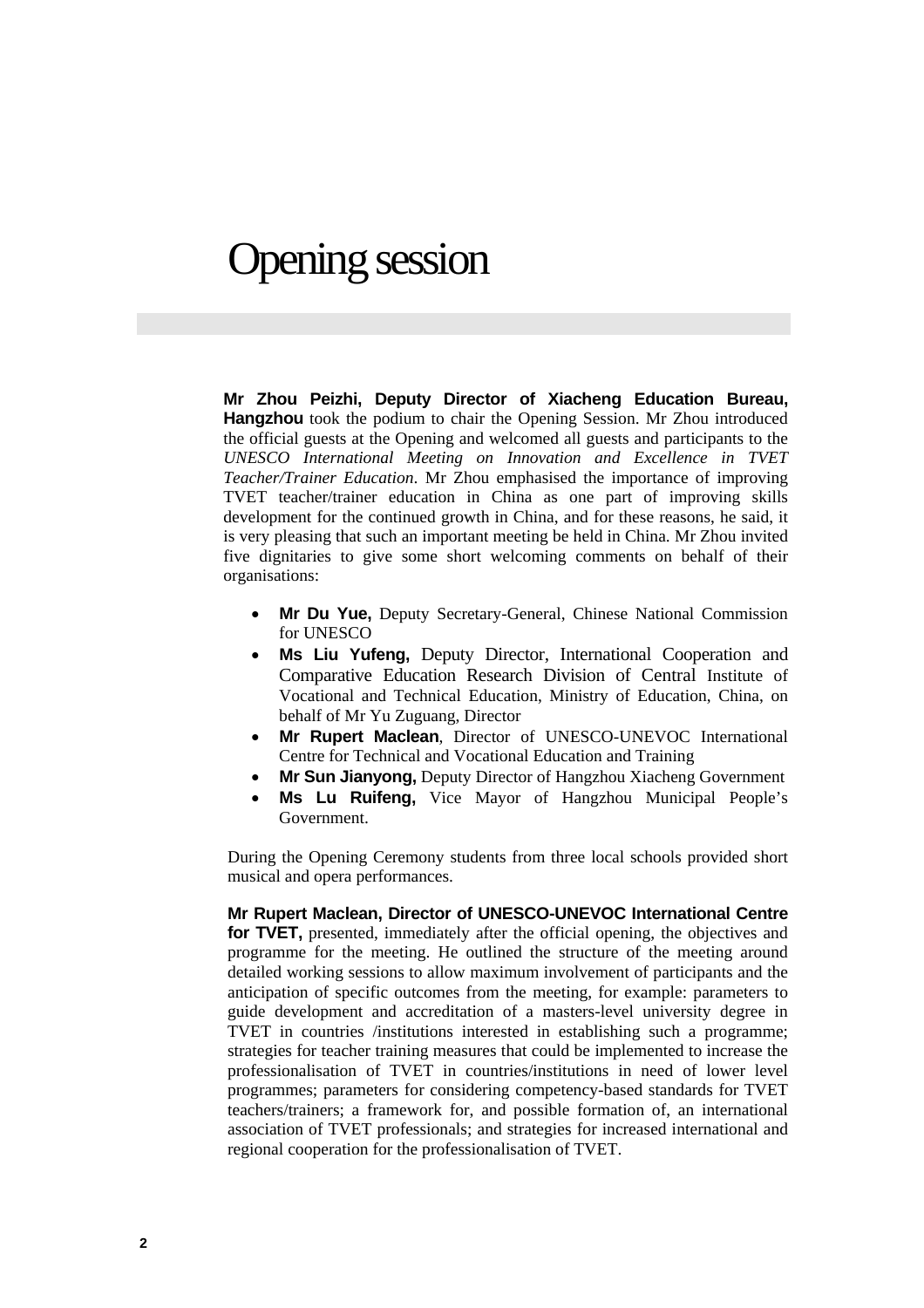# <span id="page-7-0"></span>TVET teacher/trainer education: issues and concerns

Chaired by Dr Siripan Choonmoom, Vocational Education Commission, Thailand, this plenary session allowed for two important presentations:

- *Academic education of technical and vocational teachers in Peoples Republic of China:* Professor Shi Weiping, East China Normal University, Shanghai, China
- *The international context for TVET teacher/trainer education and the changing requirements for teachers/trainers:* Professor Felix Rauner, Bremen University, Germany

**Professor Shi Weiping** gave the first keynote speech of the plenary session. He gave an open and critical reflection on the current development of master-level programmes in TVET at the East China Normal University, Shanghai. He started by presenting background information on the needs for VET-related professional specialists, on related training models and on studies that evaluate the impact of such training models. After this he examined some educational contradictions that have prevented the models from achieving their full educational objectives, such as the difficulty of pursuing innovative goals with pedagogy that has not kept apace. He also analysed some trends that can impact negatively on TVET as a whole, for example the tendency away from VET-related master programmes towards industry and HRD-related professional careers.

**Dr Joachim Dittrich** replaced the second invited keynote speaker, Professor Felix Rauner, whose plane was delayed. (Dr Dittrich had supported the work of the scientific committee, led by Professor Rauner.) The speech provided an overview of international debates on the educational status and industrial importance of vocational education, training and learning. Dr Dittrich outlined a perspective and approach to promote professionalisation and an independent research culture in the field of VET. The integration of research in addition to policy and practical competencies into TVET development is essential to assure a holistic TVET innovation pattern. Dr Dittrich stressed the importance of masters programmes as a basis for PhD studies and for ongoing university based research and teaching into TVET.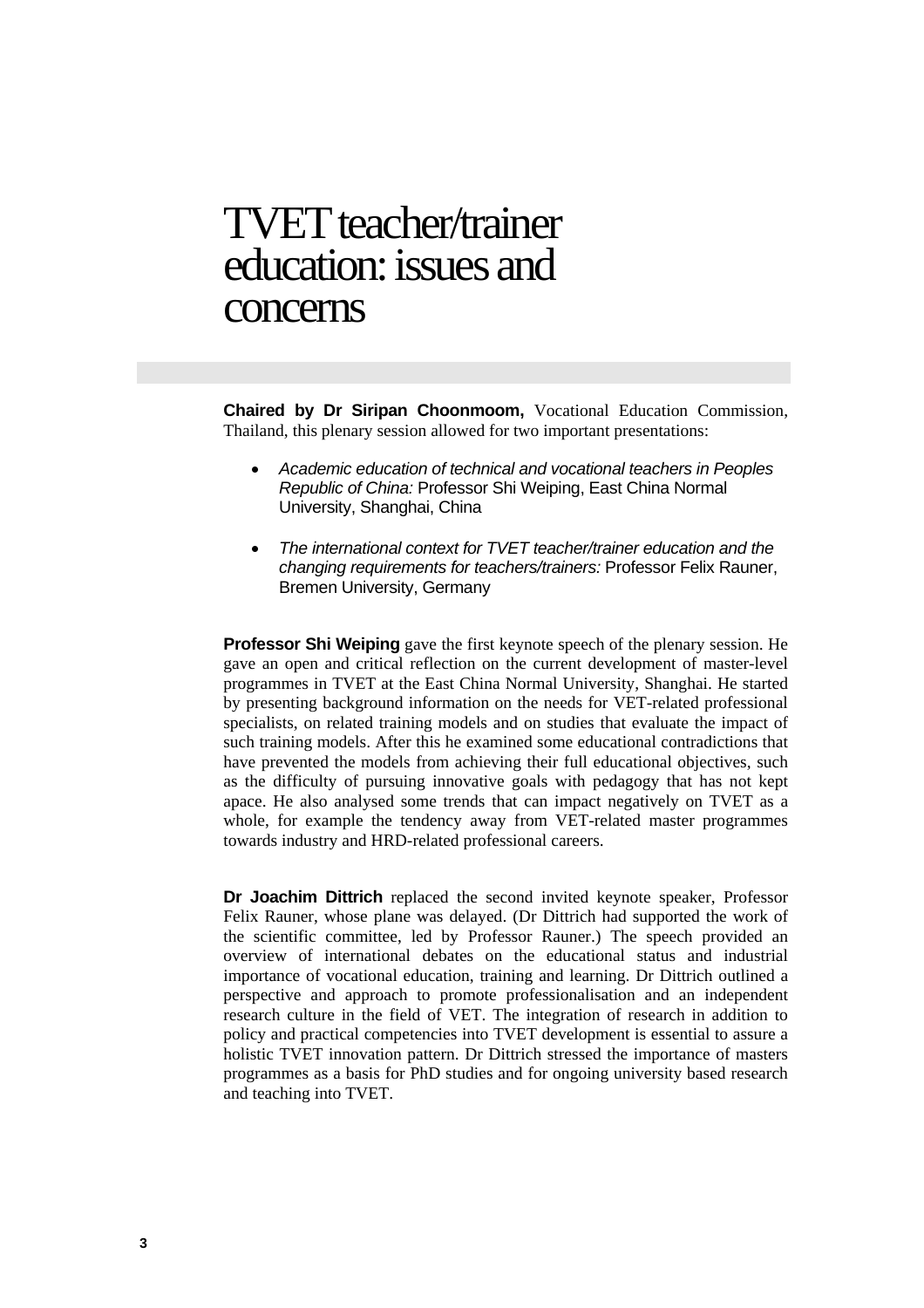# <span id="page-8-0"></span>TVET teacher/trainer education: prospects

<sup>T</sup>**Dr Masriam Bukit, Technical Education Development Centre, Indonesia,**  chaired this Plenary session which brought forward some of the emerging issues regarding TVET teacher/trainer education:

- *Common standards for qualifications for TVET teachers:* Professor Richard Lynch, University of Georgia, USA
- *A curriculum framework for a masters study course in TVET:* Mr Pekka Kämäräinen, Jyväskylä Polytechnic, Finland
- *The need for a new international association for TVET? Mr Rupert Maclean, Director UNESCO-UNEVOC Centre, Bonn, Germany*

**Professor Richard Lynch** had the task to prepare the ground for a debate on the challenges for teachers and teacher competences in TVET. He approached this question by using the national developments in his own country (the United States) as a reference point for international debates. He drew attention to the U.S. federal structure that allowed each state to develop its own policy priorities within a (federal) common macro-framework. He also highlighted an interesting issue regarding competition and stratification of university programmes. On the one hand the social demand for higher education promotes efforts to upgrade diverse programmes into university programmes. On the other hand the status competition between universities and colleges becomes manifest in diverse forms of quality assurance and quality control that are used for ranking and segmenting the higher education establishments and their degrees. He also analysed some cultural tendencies which have led to the change of terminology within the American TVET community that has now largely given up the expression *vocational education and training* and instead started to use the term *career and technical education*.

**Mr Pekka Kämäräinen** introduced the working document on curricular frameworks for international master-level programmes. He took the audience through the document (prepared previously by a group of European academics) by highlighting the underlying issues and by presenting insights into the related background debates. He traced the specific elements back to certain problem situations in European and national (in particular German) TVET-specific debates yet also emphasised the broader relevance of the key concepts that have been brought to European and international debates. From this perspective he discussed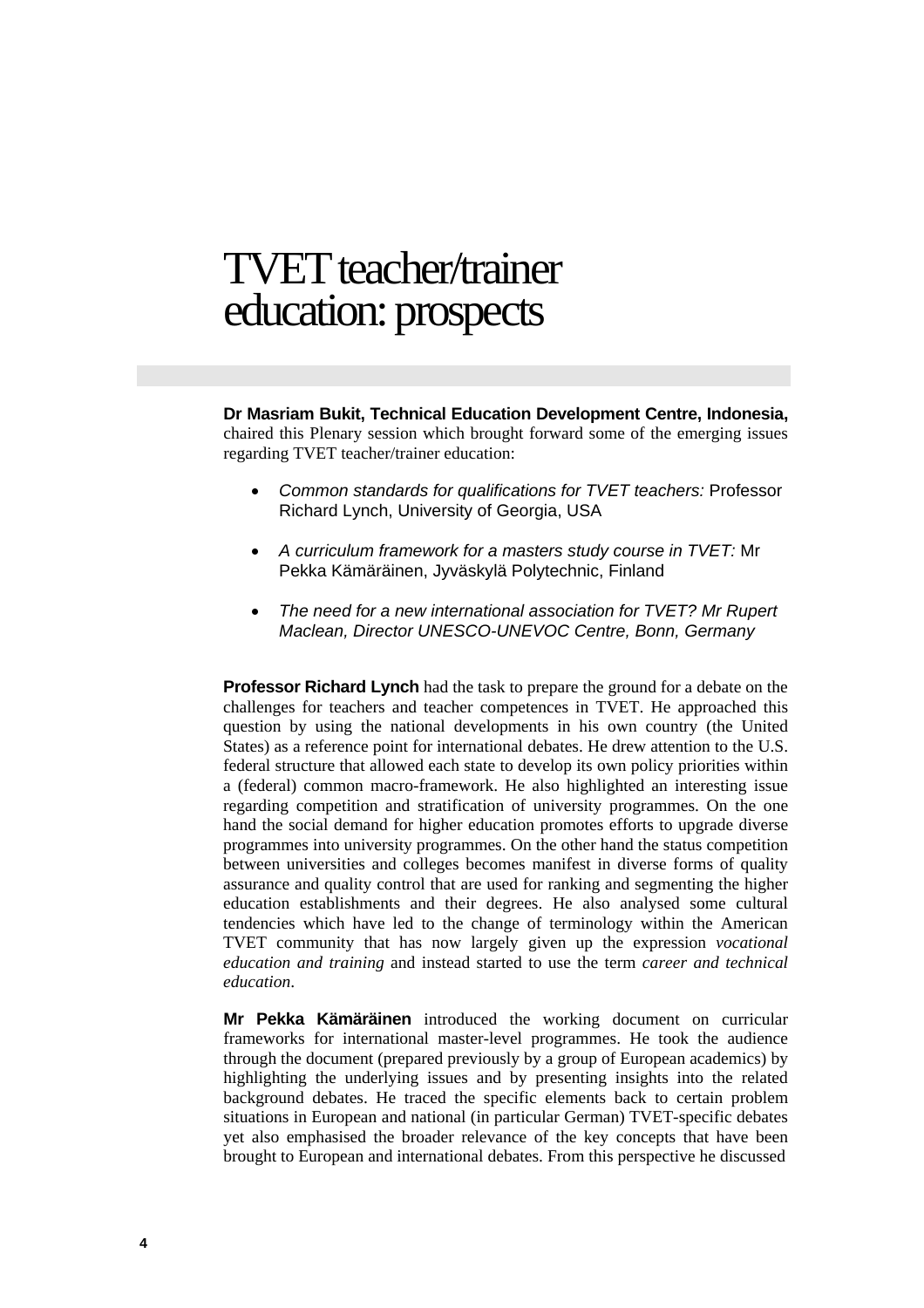the relative importance of the European cooperation project Europrof that created a trans-national 'invisible college' to discuss the foundations of education of new TVET professionals. Mr Kämäräinen drew attention to the different strands of the follow-up project Euroframe (the plan for trans-national inter-university network in the field of TVET and the analyses on patterns to promote *continuing professional development* of TVET professionals) as efforts to consolidate and/or articulate the common grounds of the 'invisible college'. Mr Kämäräinen also discussed the impact of attempts to cross the barriers between educational expertise (for vocational teachers) and work-related expertise (for HRDspecialists). He emphasised the importance of connective learning arenas for TVET-related educational innovations and for organisational innovations in working life. Finally he drew attention to the conceptual diversity of views regarding the interpretation of pedagogic and/or professional expertise in TVET. He made a distinction between three basic approaches: pedagogy applied to TVET, vocational pedagogies as subject-didactic annexes to subject-disciplines and pedagogic of TVET, and knowledge development on vocational areas of specialisation and on related pedagogic know-how.

**Mr Rupert Maclean** was the third speaker of this session. He opened up the debate on a possibility to set up a new professional community to support the follow-up of the conference. Rather than tie this issue very strongly to the specifics of any particular model of organisation he presented a broad range of options how international associations can address issues that are important for educational researchers, practitioners and policy developers. In this context he referred to the possible support that can be provided by UNEVOC centres. After these explorations he left open possible conclusions to be drawn in the debates in the working groups.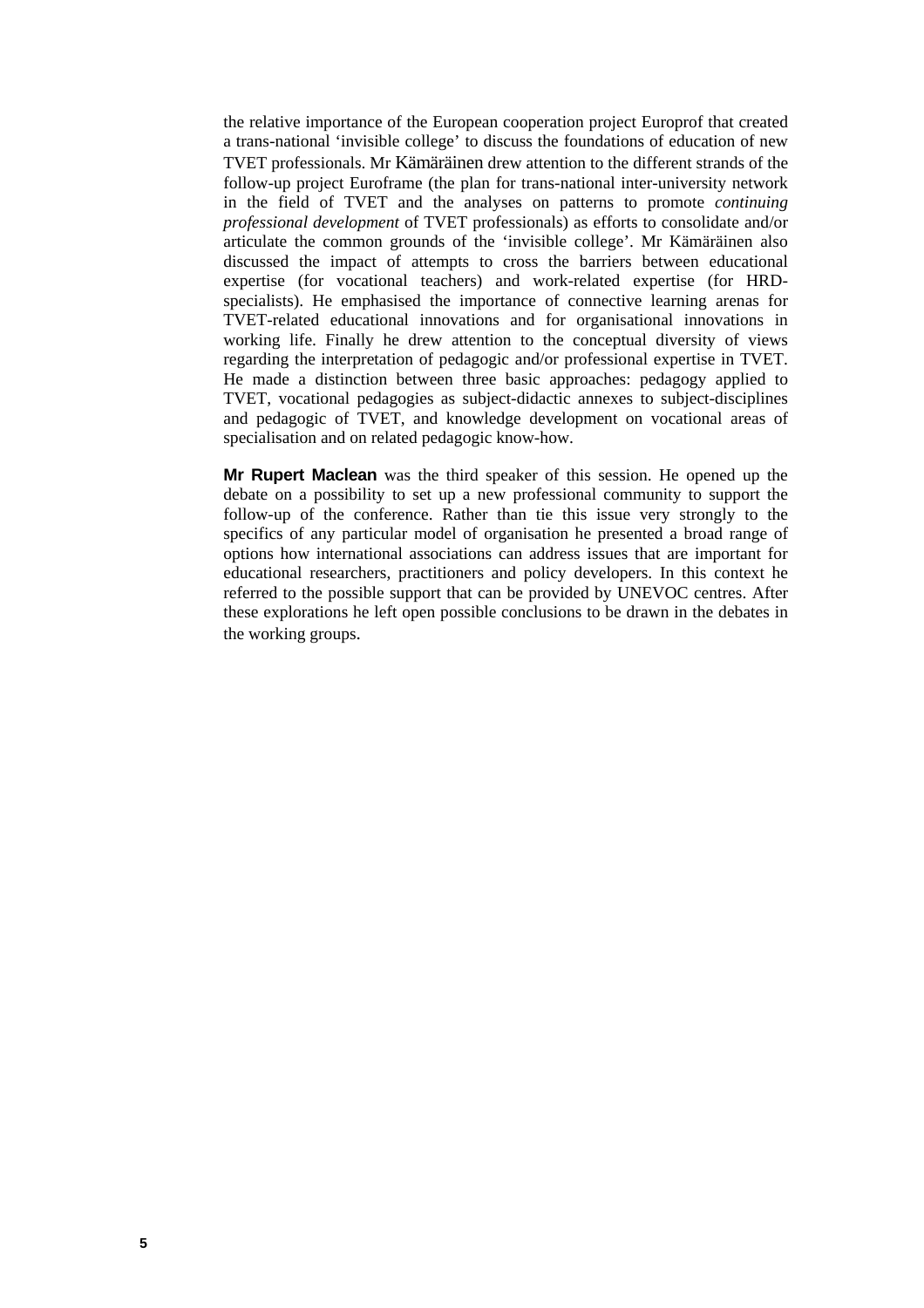# Views from the field

**Professor Johanna Lasonen, holder of the UNESCO Chair in Intercultural Education at University of Jyväskylä, Finland,** chaired *Views from the Field*. Held over two consecutive sessions, the presentations gave participants the opportunity to hear brief presentations from TVET teacher training experts in ten countries, who were each asked to address the following two questions: a) how are TVET teachers currently trained and b) what are the strengths and weaknesses of the current approach?

### **Malaysia: Professor Jailani Yunos, Kolej Universiti Teknologi Tun Hussein Onn, Jahore**

Malaysia's vision 2020 aims at a sustainable and high quality economic development that includes prospects for advanced production and building up high potential knowledge at the intermediate level of qualification. Knowledge workers, being highly skilled individuals who also have hands-on experience are expected to play an important role in modernising production and in innovation. In order to educate and train such high potential workers, TVET needs upgrading both at the institutional level and at the TVET teaching level. The country is recognising the need for several thousand new, highly skilled TVET teachers during the next years and is currently focusing on building up capacity for TVET teacher and trainer education.

## **Chile: Ms Ana María Rosende, Centro de Formación Téchnica Duoc UC, Santiago**

TVET training in Chile remains insufficient to meet the needs of industry and the needs and aspirations of individuals. There are still many teachers who lack formal training in education or pedagogical aspects and who do not develop sufficient employability competencies in technical areas. The government is aware of the need to increase specialised training for vocational teachers. This is being implemented within two main teacher-training institutions: Chile Califica (Vocational and Continuous Education Programme) and Duoc UC Technical and Professional Institute. Ms Rosende reported that Duoc UC has a strong and innovative approach but needs significant expansion to meet the needs of the country.

### **Indonesia: Dr Masriam Bukit, Technical Education Development Centre, Bandung**

There is strong involvement of the private sector in TVET training in Indonesia. It is estimated that four-fifths of the TVET schools are privately run, with only one-fifth government run. There is a particular problem with unqualified, or low qualified, teachers in the privately run schools. Significant resources are going into in-service training centres for TVET teachers, in regional cities throughout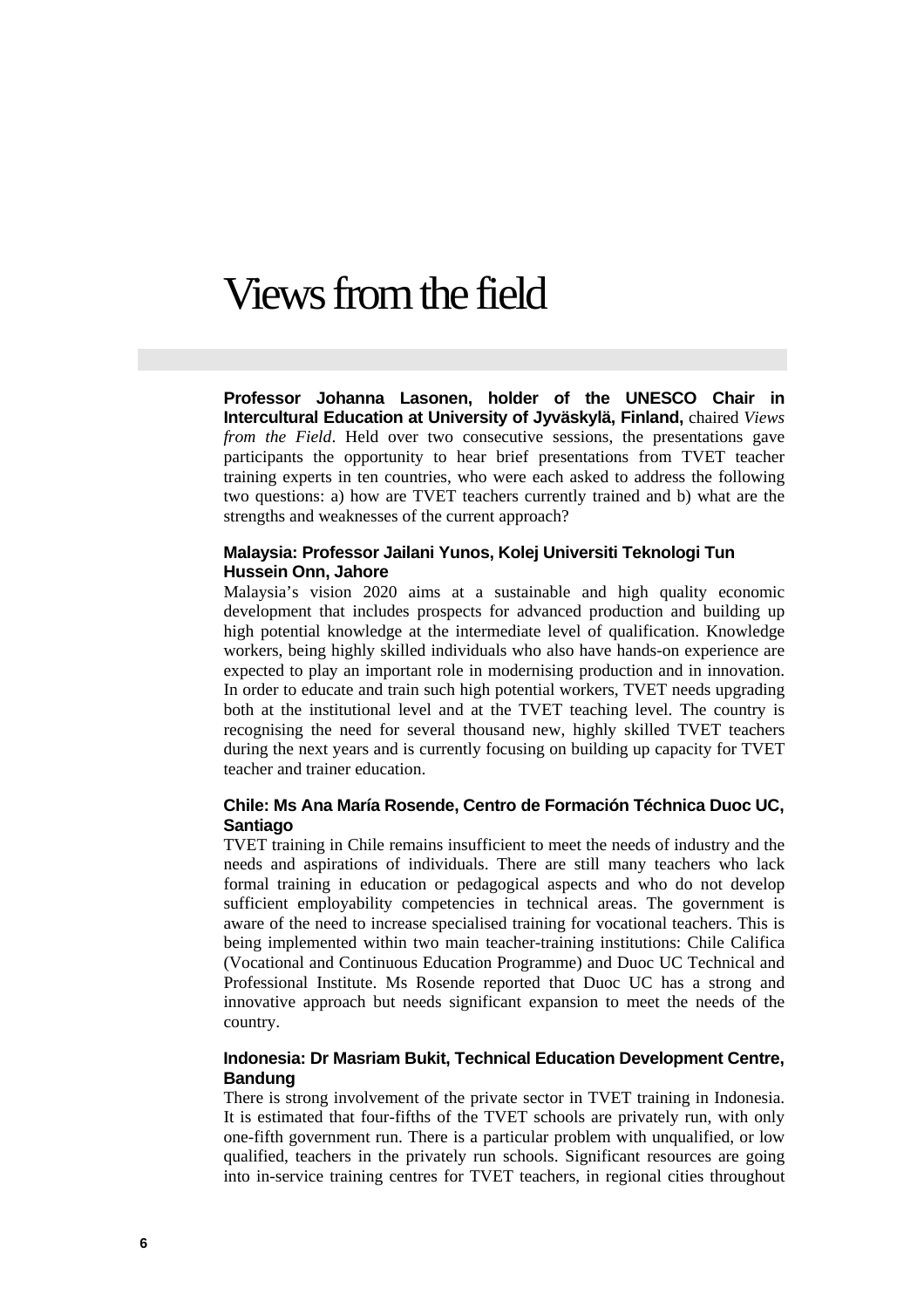Indonesia. Dr Bukit reported that these programmes themselves need improvement and expansion, and do not replace the need for significant upgrading and increase in pre-service TVET teacher training.

# **China: Professor David Lim, Vocational Training Council, Hong Kong**

A number of vocational training providers offer programmes in Hong Kong; institutes, training centres and centres for students with special educational needs. In all, there are around 150,000 students (35,000 FTE) and over 2,000 full time teachers. The percentage of teaching staff with formal teaching qualifications, especially in the lower level training centres, does not compare well with that of secondary schools. A number of quality improvement and assurance mechanisms are in place to maintain quality and confidence in the outcomes of vocational training, nonetheless, increasing the percentage of staff with formal teaching qualifications is important. In recent years, considerable attention has been given to reforming a number of aspects of vocational training in Hong Kong. Developing and implementing approaches to improving the teaching force is a priority for the coming years.

### **Thailand: Dr Siripan Choonmoom, Vocational Education Commission, Bangkok**

In Thailand there is also a strong private sector for TVET training and again a much stronger representation of qualified teachers within the public providers. Most people who wish to pursue a career as a TVET teacher undertake a 2-year study programme. There is also a 4-year bachelor degree in TVET education but only 20 per cent choose that option. With both programmes, students are required to complete one semester of teaching practice in addition to their academic studies. Considerable effort is being paced on improving the quality of TVET teachers in Thailand with standards for professional qualifications, experience and ethics, as well as new professional development programmes to maintain relevance for those already qualified.

# **Bangladesh: Associate Professor Che Kum Clement, Islamic University of Technology, Dhaka**

Whilst Bangladesh faces many challenges in educating and training its population (which has widespread poverty and very low adult literacy levels) there are defined pathways for TVET teachers. There are three TVET teacher training institutes in the country: the Technical Teachers Training College, Dhaka, the Vocational Teachers Training Institute, Bogra and the Islamic University of Technology, Dhaka. However, the teachers (and indeed the skills provision programmes) tend to be swayed towards those with science or engineering backgrounds. To meet the skills development needs of the population, greater emphasis needs to be given to TVET teachers with broader backgrounds and experience. Professor Clement also reported interest in offering post-graduate training options in TVET education to raise and maintain standards.

# **Cambodia: Mr Bun Phearin, National Technical Training Institute, Phnom Penh**

TVET teaching and learning needs in Cambodia are shaped by the particular needs of the country which has, for example, 80 per cent of its population in rural areas involved in agriculture. There are too few government run TVET teacher training options, although the shortfall is to some extent made up by donorsubsidised and NGO programmes in available. Historically, many TVET teachers became qualified abroad – maybe in Viet Nam or in the former Soviet Union – but now the focus is on developing suitable options internally.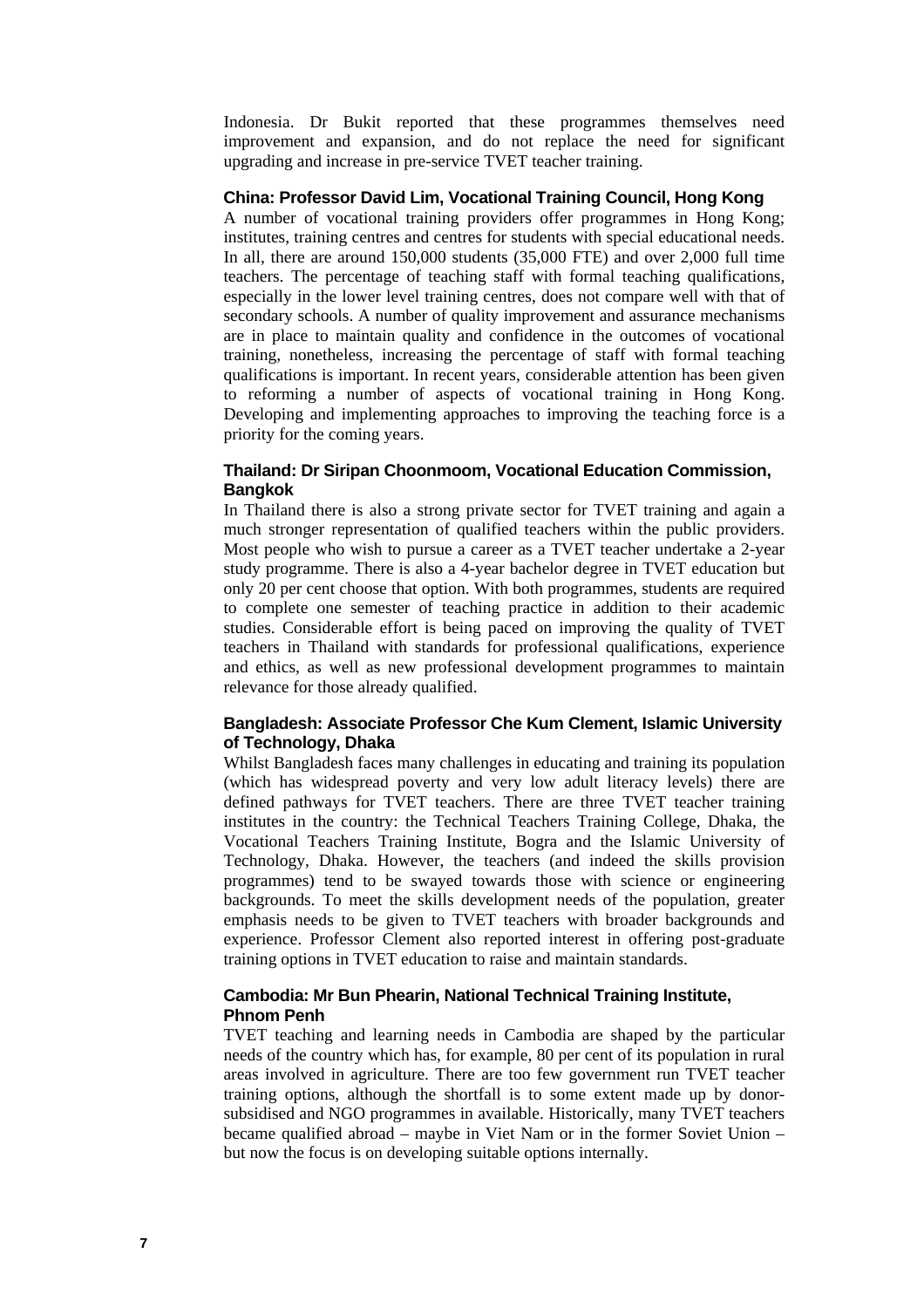### **India: Professor S.Z. Haider, PSS Central Institute for Vocational Education, Bhopal**

Responsibility for formal technical and vocational education in India is shared between a wide number of players. There are three different levels of training (technical industrial arts and crafts schools, higher secondary vocational education and also technician education) and overall planning is undertaken not only by various national bodies but also by different ministries and departments with responsibilities for particular industries. Add to this the relative responsibilities for planning and implementation between central and state governments, plus the inevitable challenges arising from the large population and geographical size of India, and it is clear that TVET provision is highly complex. There are likewise a number of options for pre-service and in-service education for TVET teachers, ranging from pre-service regional colleges of education and universities and in-service training of teachers conducted under the guidance of organisations such as NCERT, the National Council of Educational Research and Training. NCERT is placing some priority on increasing TVET teacher quality with a range of competency based short programmes (2-4 weeks) based on job requirement analysis aimed at raising quality and promoting innovation

#### **Lao PDR: Mr Soulikhamkone Sisoulath, Vocational Education Development Centre, Vientiane**

Centres such as the VEDC in Vientiane face a massive challenge over the coming years. TVET teacher training is extremely under-developed in Lao PDR. The collapse of the former eastern bloc struck a big blow to higher education, since many people from Lao had gone outside on scholarships to other communist countries. Mr Sisoulath reported that the government is now committed to offering opportunities internally, both with pre-service and in-service programmes, but that the activities are still embryonic. The first year of the new diploma/degree Lao TVET teacher education programmes was in 2003, with intakes so far not quite reaching 100 students per year. The two biggest constraints are budgetary and also insufficient numbers of experienced staff members to teach in the programmes.

### **DPR Korea: Dr Chae Ryang Il, Ministry of Education, Pyongyang**

The government of the DPR Korea has provided a comprehensive system of education, which includes technical and vocational education and training undertaken either in the universities (technical) or in what is called the informal higher education system (study-while-working system). With this system the colleges relate to the major areas of employment, i.e. factory college, farm college, fisherman's college as well as evening and correspondence courses in general subjects. The government is concerned to raise the level of intellectual attainment in the country and is paying attention to life long education. There are plans to open new informal institutions of higher education, including new factory, farm and fishermen's colleges and increase the training index and scope of the existing vocational institution to better meet the requirements of the economic development in the new century. Improving the role and quality of TVET teachers is a part of this, and is a priority for the future.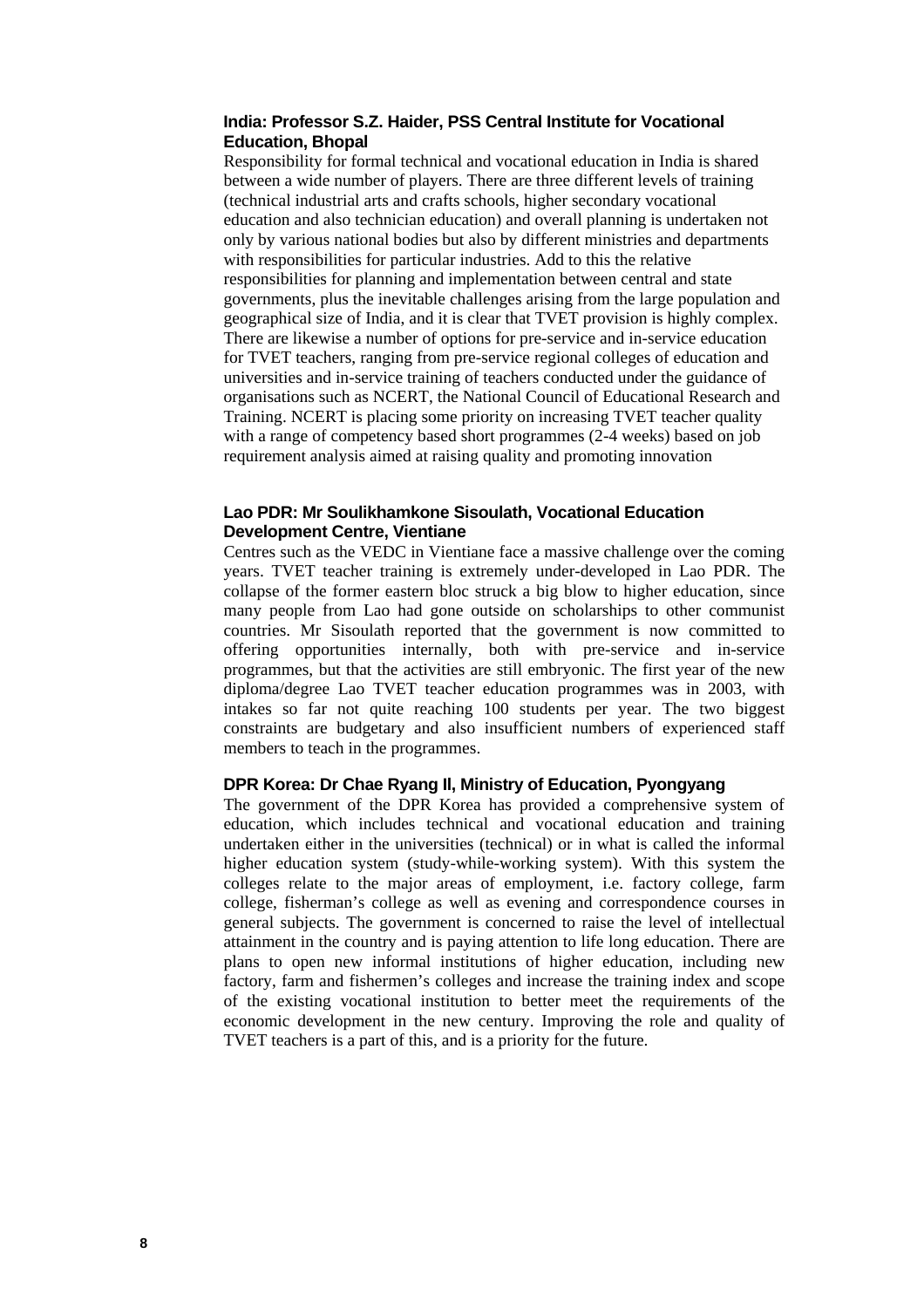# Outcomes of group sessions

**The three-day meeting** was structured to allow for detailed working sessions. Two cycles of parallel working groups were organised during which the participants were divided into two thematic groups.

#### **Group A: Identifying 'good' TVET teachers and trainers**

**Working group A** discussed a number of issues relating to 'good practice' in TVET teaching, whether measured in informal ways or through the establishment of occupational standards. The session was chaired by Dr Veronica Volkoff, and benefited from a previously distributed discussion paper prepared by Professor Peter Gerds, who was also the first speaker. He outlined some of the experiences of countries that have, over recent years, debated the merits of, or commenced a process of developing, occupational standards for teachers. Dr Zhao Zhiqun provided information on a research project undertaken of TVET teachers in China which found, to some extent, a mismatch between the current skills of teachers and the new expectations of community and industry. Dr Norman Lucas followed the issues of vocational standards with direct reference to the situation in the UK.

After these presentations the roundtable discussion of the group focused on the desirability/feasibility of adaptive standards for TVET teachers/trainers. There was no clear consensus on this issue, based on the workshop at this meeting. Some participants thought there was definitely value in commencing a process of defining standards for TVET teachers and trainers; others believed there was value in defining some standards but not attempting any international adoption whilst others believed that only the identification of common core standards would have any utility. All agreed, however, that the use of different tools to improve standards is worthy of national discussion and action.

#### **Group B: Structuring a higher-level degree in TVET**

**Working group B** discussed a proposal for a common curricular framework for Master programmes in VET was chaired by Professor Felix Rauner. The introductory speeches were given by Dr Joachim Dittrich, Professor Zhang Jianrong (Tongji-University, Shanghai) and Mr Pekka Kämäräinen. Firstly, Dr Dittrich gave a brief input of the preparation of the working document and the idea of piloting the approach in preparatory workshop in China in spring 2004. Then Dr Zhang Jianrong presented the master-programme in TVET at his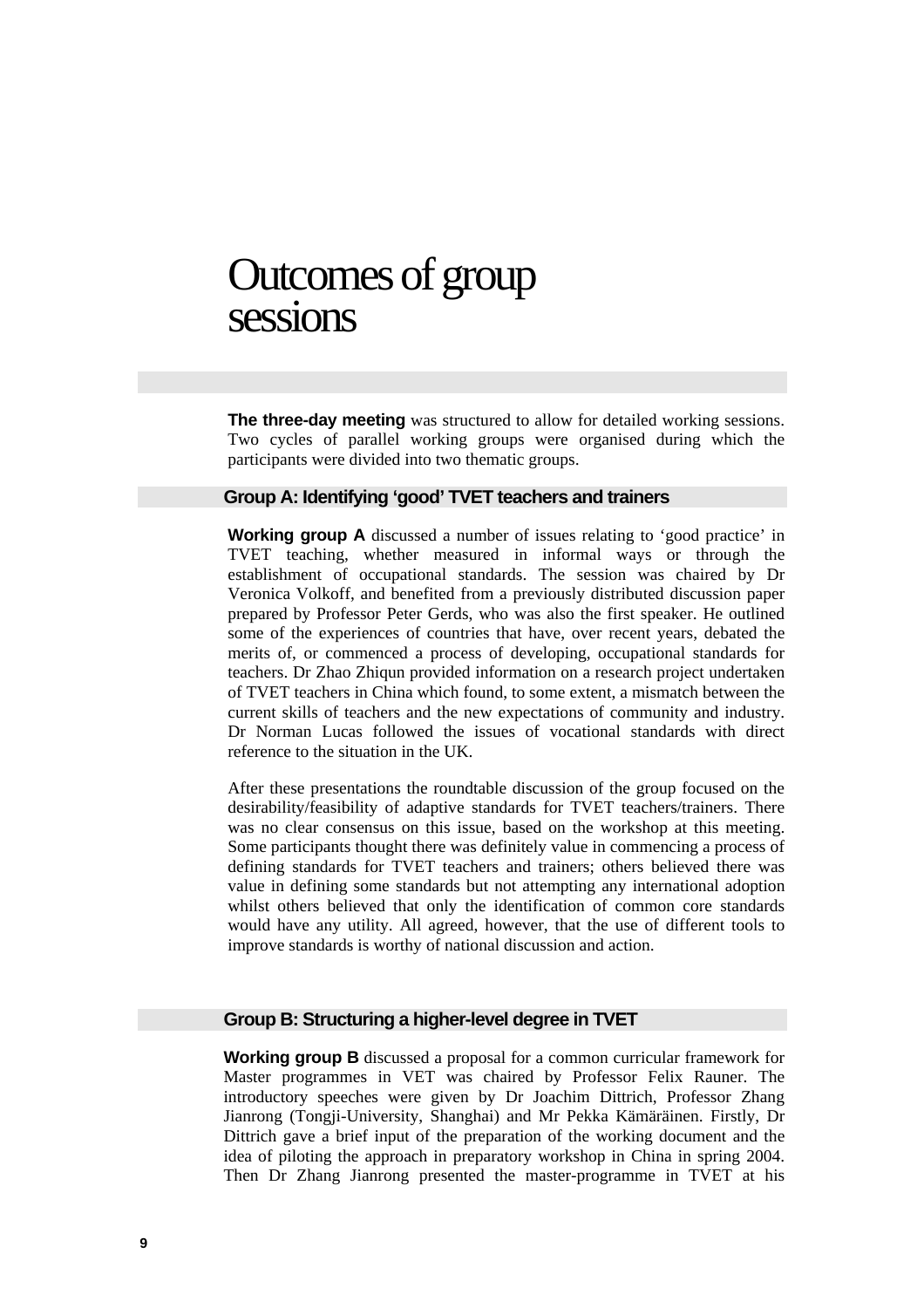university as an exemplary case that is based on similar principles as have been outlined in the proposal. The working group did not put the basic approach of the document under question. Instead, the approach that was based on vocational fields of specialisation (vocational disciplines) was taken as the common starting point. During the discussion it was acknowledged that the vocational fields of specialisation do not automatically provide a basis for creating vocational disciplines and related pedagogies. Instead, it was emphasised that the latter concept requires further knowledge development.

## **Group C: Short courses and other strategies**

**Working group C,** chaired by Professor Johann van der Sanden, drew on the perspectives of participants to address the question: what short courses and other strategies can improve TVET teacher trainer performance? The workshop was targeted in its focus on countries or regions for which higher level university programmes are unlikely to be an appropriate or feasible solution to improving teacher training performance. Mr Efison Munjanganja provided an overview of different approaches to TVET teacher training used throughout Asia as well as examples of successful strategies that can be useful in the absence of formal programmes. Professor Peter Gerds gave examples of useful approaches in Ethiopia and Ms Lui Yufeng and Professor Nick McCaslin also provided starter input to the round table.

Participants in the group identified no fewer than 21 actions that could be implemented within most situations. A number of the suggestions centred on variations of coaching, mentoring, networking and continuous learning. Other suggestions included customised professional development programmes, using standards to assess needs, setting up short courses within teacher-training institutions and establishing quality assurance mechanisms. There was wide agreement on the urgent need to increase innovation and excellence amongst TVET teachers within developing countries, and a shared commitment to the importance of finding fast and effective solutions.

#### **Group D: Accrediting new higher-level programmes**

**Working group D** discussed a set of three linked topics that were discussed consecutively:

- reflection on diverse patterns of quality assurance in higher education.
- the role of the emerging *scientific and professional community* in promoting quality of the Master-programmes (and post-graduate education) and
- preliminary ideas on setting up a new international association or umbrella network.

The working group was chaired by Professor Richard Lynch and introductory inputs were given by Professor Johanna Lasonen, Dr Joachim Dittrich and Professor Che Kum Clement. Professor Lasonen analysed different basic views on promoting quality in higher education and related working concepts for quality assurance. On the one hand she discussed the approaches that focused on general pre-given standards and related methodologies (i.e. accreditation, auditing). On the other hand she discussed developmental approaches that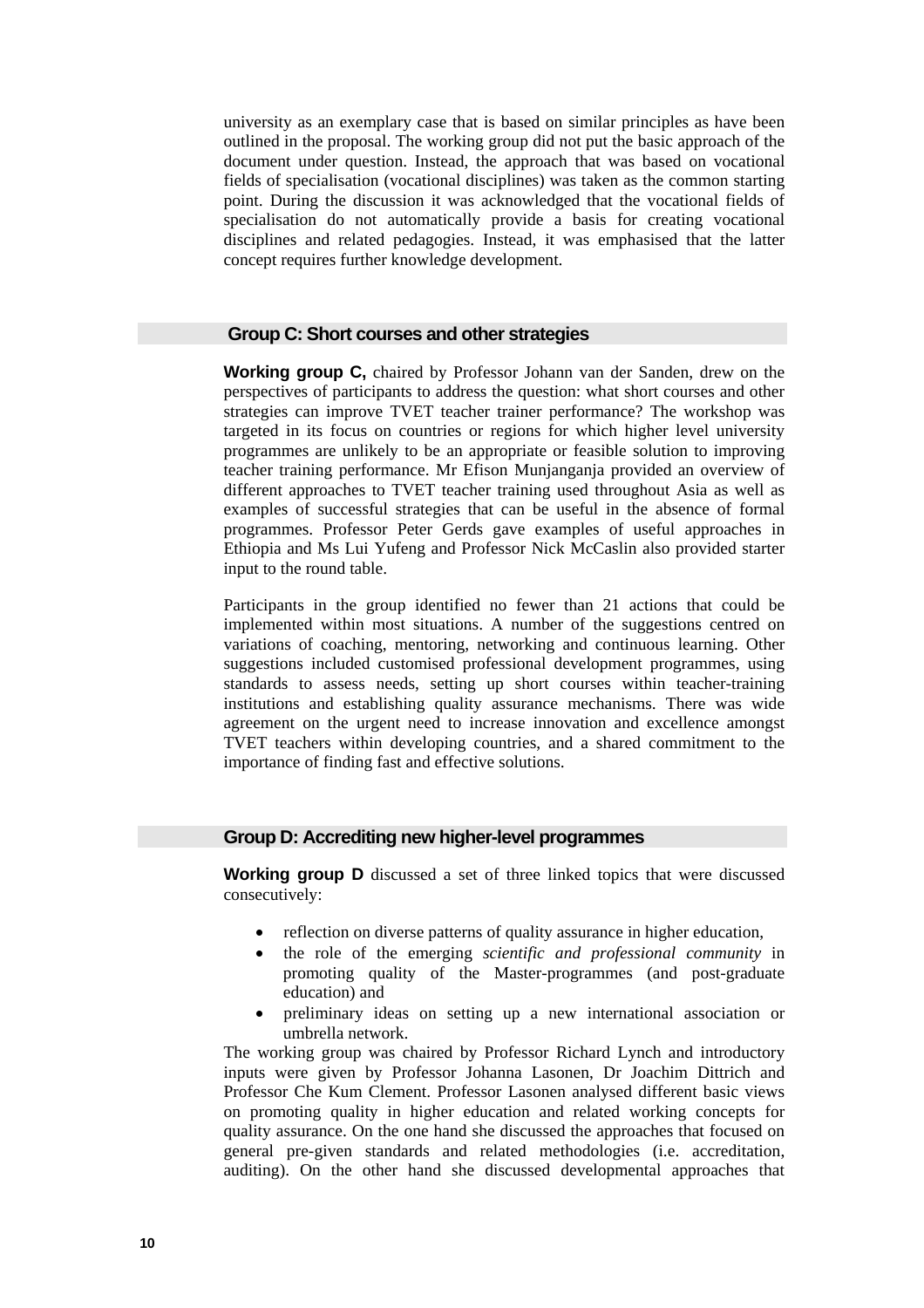support the creation of common quality awareness in the context of emergent fields of expertise (i.e. quality workshops and peer reviews). Dr Dittrich analysed the applicability of such models in the current context for discussing TVETrelated expertise. He characterised the ongoing debate as an open dialogue that is proceeding towards a relatively open and flexible framework for addressing quality issues. On the basis of this situational assessment he argued for taking a community-based approach on the quality issues. On the basis of these background analyses Professor Clement discussed the possible organisational working concept of a future professional association and its main functions in promoting good quality master-level programmes in TVET to be introduced in diverse global regions.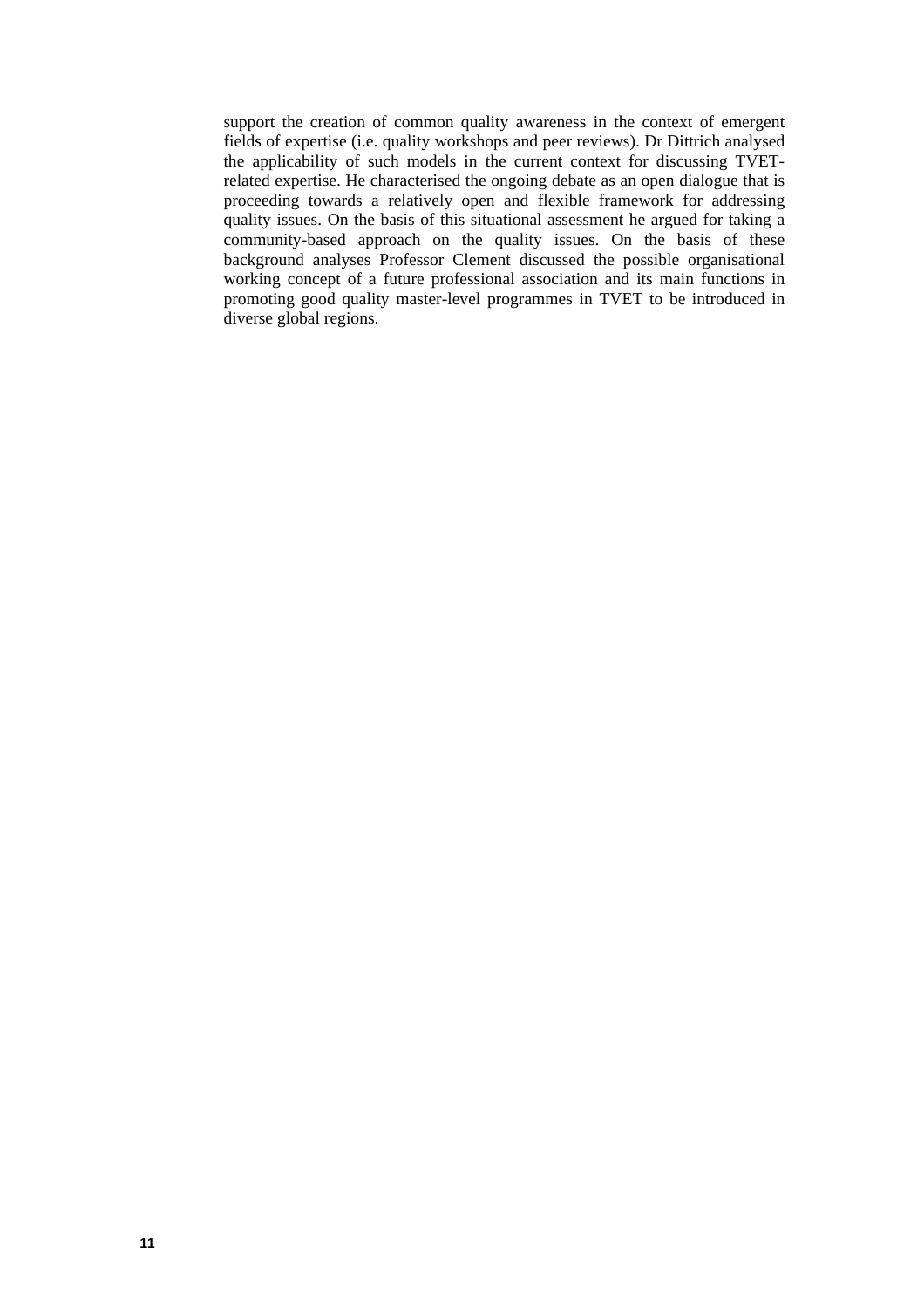# Looking ahead

**Dr Khin Zaw,** Yangon Institute of Education, Myanmar, chaired the final session of the meeting. He invited the first speaker of the session, the Rapporteur-General, **Ms Karina Veal**, to take the podium. Ms Veal gave a summation speech encapsulating the main ideas and themes of the three-day meeting.

**Professor Felix Rauner,** on behalf of the scientific committee, presented a concluding reflection on the underlying issues for organising the conference and the key concerns that led to the choice of the focus. Then he focused primarily on the results of the working groups B and D. He considered it very important that a broad-based international forum expresses its support for the development of master-level programmes in TVET with a focus on vocational fields of specialisation. Furthermore, he considered it essential that this conclusion is supported by a corollary conclusion to promote quality awareness and research culture by setting up a new scientific and professional community.

**Professor Shi Weiping**, on behalf of a group that had been invited to prepare a draft "Hangzhou declaration", presented the draft. The group consisted of representatives from the main global regions that were represented in the conference. The draft addressed the risks that were related to the development of VET. As a counter-strategy, the document emphasised the need to make transparent the innovative potentials of vocational and professional learning. This is closely linked to the corollary need to upgrade the competences and the academic recognition of VET professionals. Due to the lack of time for in-depth discussion it was proposed that any further suggestions be received after the session, before finalisation and distribution to the participants.

**Mr Pekka Kämäräinen** presented the organisational conclusions concerning the follow-up. Given the fact that the proposals concerning a new professional association and its field of activity were at an initial stage, it was proposed that a coordination committee should be elected to continue the preparation of the organisational concept and to support 'regional' follow-up measures. In the light of the preparatory work and the experiences with the conference the responsibility to coordinate the work of the committee was given to colleagues at Bremen University, specifically to Professor Felix Rauner (chairman) and to Dr Joachim Dittrich (secretary). Mr Kämäräinen presented a list of the candidates who had volunteered to participate as representatives of their regions or as experts in specific areas of interest.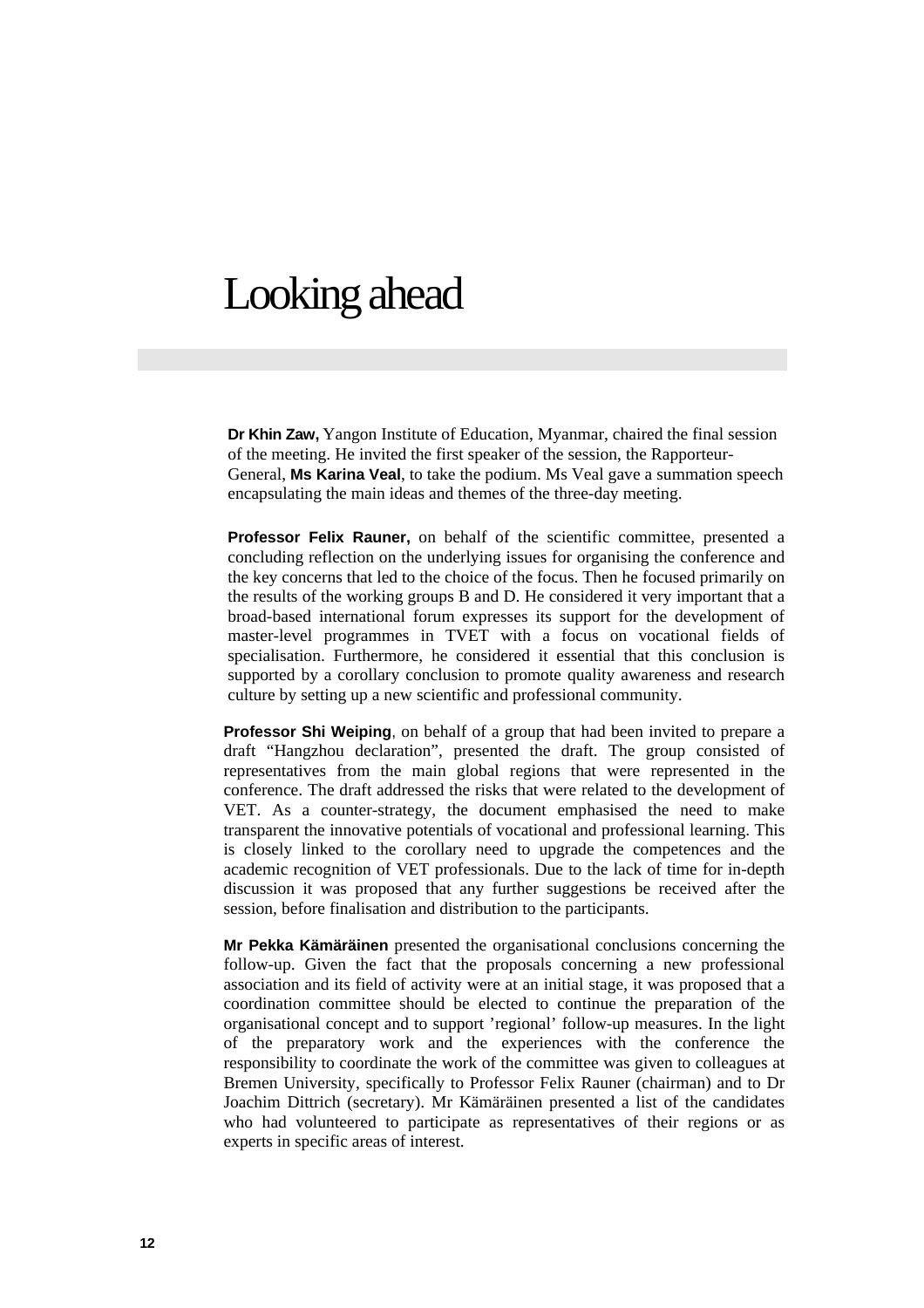# International framework for masters degree for TVET teachers and lecturers

It is the common consensus of opinion that the professionalisation of TVET actors within the international scientific community is of crucial importance for the pro-active development of co-operative relations; between workforce training and the innovation processes and the application and implementation of the resulting ideas from the development process.

The international framework curriculum for a Master Degree in TVET aims to define:

- A set of quality criteria for the education of teaching and lecturing professional in initial and further education and training.
- To provide a basis for future international scientific co-operation
- To provide a basis for the mutual exchange of students, lecturers and scientists.
- To provide a framework that can form a basis for the mutual approval of students' credits.

# **Identified needs**

Global economic competition increases the pressure to produce high-quality products. High-quality products and high-quality, high-value-added work are seen as being at the core of economic success for 21st century economies all over the world. This is emphasised by the increasing importance of ICT skills and knowledge. With these challenges, education, training and human resources development has become of outstanding importance for a sustainable and competitive development for almost every country worldwide.

Research on regional innovation systems has shown that technological, economic and social innovation processes are deeply embedded in regional milieus of actors and institutions. The trend of transforming colleges and institutions of training and education into regional centres of competence with a moderating and consulting function in those processes can be observed all over the world, despite cultural and institutional diversity. It holds for tailored courses for medium or large companies in industrialised contexts as well as for targeted skills training measures for the informal sector in the developing world.

Looking at in-company organisational development and restructuring, one can also see the increasing attention which is being paid to learning processes.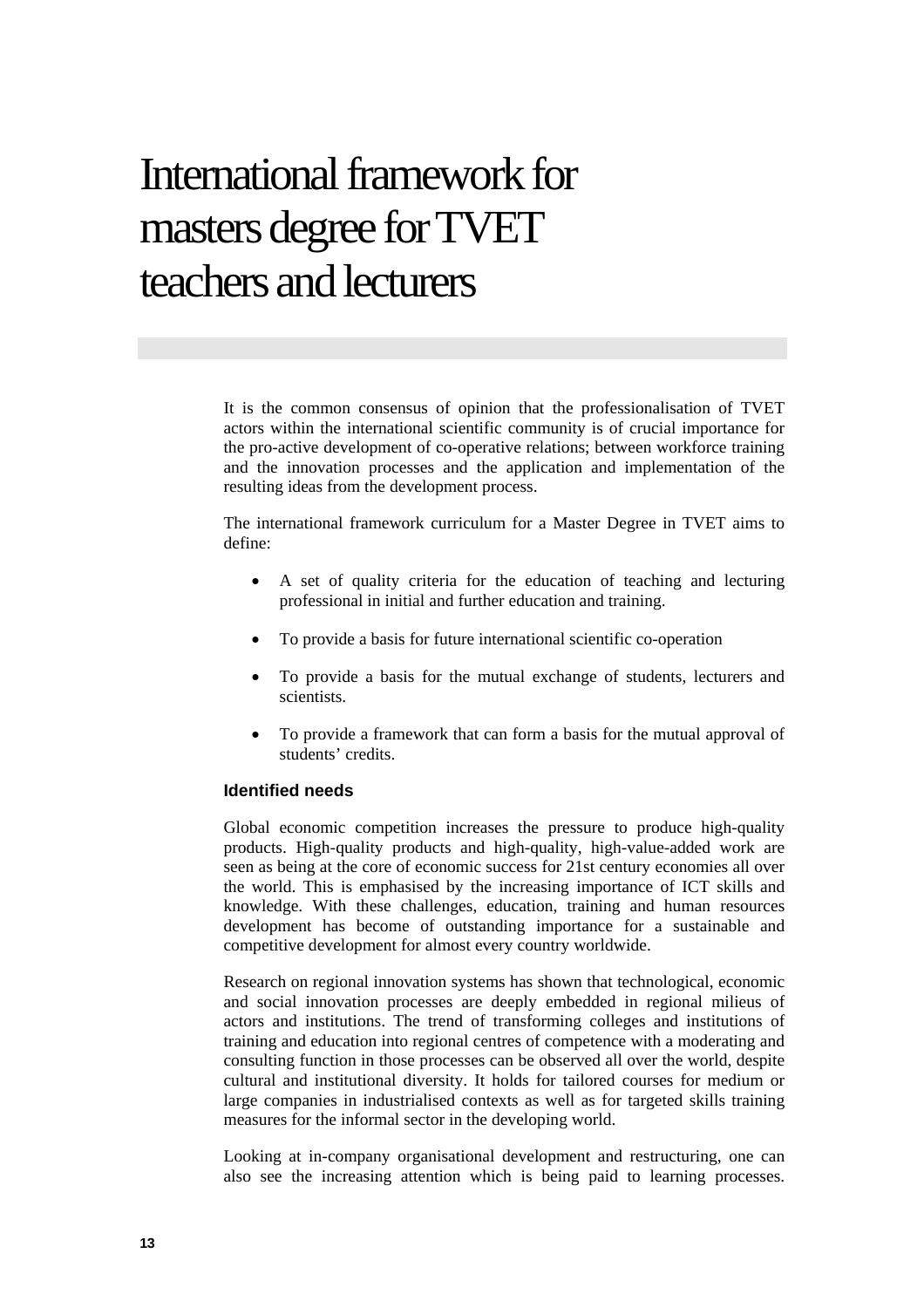Training and education are more and more integrated into production and workprocesses to achieve a balance between implicit experience-led learning and systematically contextualised training processes. This results in an upgrading of the sphere of direct value added work for individual learning careers. However, the sustainable exploration of learning potentials of work processes needs highly developed expertise in the optimal design of complex arrangements for teaching and learning.

In both instances, learning is seen more and more as a life-long and also 'lifewide' process, which not only takes place at the individual but also on the organisational level. Both aspects confront those who are responsible for the shaping and design of learning processes with new challenges. Their task is to equip learners with the ability for lifelong learning with meta- and self-directedlearning competencies - and to moderate and stimulate processes of organisational and regional learning.

Worldwide roughly two thirds of the workforce is qualified at the intermediate level which corresponds to technical and vocational education and training. Vocational education and training and human resources management can be seen as one of the key professions in the 21st century. Movements towards the professionalisation education and training can be found both in developed and developing regions.

The apparent paradox of simultaneous convergence and divergence of education and training can be observed in a global setting often labelled as 'Globalisation and Localisation'. However, economic processes have been increasingly overcoming national borders or other barriers. Despite nationally specific features, common product and process standards have become increasingly binding. International co-operation inside multinational enterprises and between global acting companies advances to a key issue of sustainable economic success.

The implementation of an international framework curriculum for a master programme in **Technical and Vocational Education and Training** will demonstrate the following merits.

- This defined standard will establish a basis for national and international accreditation of course programmes and allows for the development of an international credit transfer system;
- It will facilitate the international exchange of students, lecturers and scientists;
- It will encourage the development of international co-operation on TVET innovation and research;
- It allows for self-sustainable and long-term development of professional capacity in TVET;
- It helps to develop TVET to become an integrated force in national and regional innovation systems.
- It helps to promote vocational disciplines which embody gender equity/equality; intercultural understanding for student recruitment policy making processes.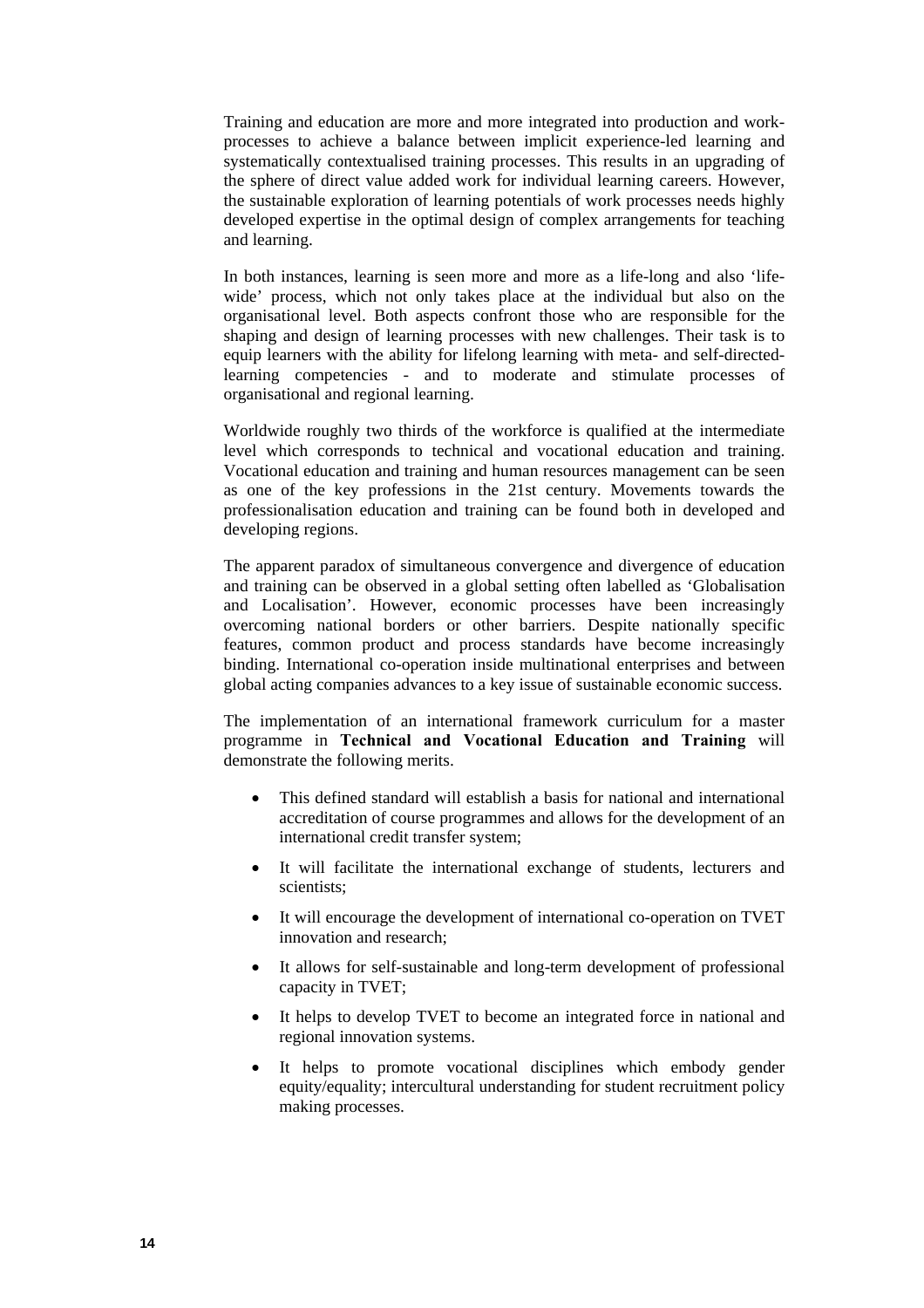# **Description of the masters degree.**

The master course is targeted at graduate students in Vocational Education i.e. teachers, trainers, and lecturers.

Issued degree: Master in Technical and Vocational Education and Training (TVET)

Length of study: 90 to [1](#page-19-0)20 Credits<sup>1</sup> according to national regulations.

The following table shows the 12 vocational disciplines. The lists of topics that are shown in the table are open lists. Also one or the other of the topics might be incorporated into another vocational discipline according to regional or national settings, e.g. catering might be a topic in Leisure, Travel and Tourism or in Agriculture, Food and Nutrition.

The minimum **entry requirements** are degrees or equivalent competences to the Bachelor level.

It is recommended to establish at the offering institution a commission which decides on issues concerning the study course, especially in terms of different career pathways and institutional settings in the different countries and of nonformal learning accreditation.

| <b>Vocational discipline</b>       |                                                |
|------------------------------------|------------------------------------------------|
| <b>Business and Administration</b> | Production and distribution of goods           |
|                                    | <b>Services</b>                                |
|                                    | Marketing, administration, finances, insurance |
|                                    | Transportation, logistics, tourism             |
|                                    |                                                |
| Production and Manufacturing       | Manufacturing                                  |
|                                    | Mechanical engineering design                  |
|                                    | Supply engineering / environmental engineering |
|                                    | Automotive engineering                         |
|                                    |                                                |
| Civil engineering                  | Construction                                   |
|                                    | Wood                                           |
|                                    | Surface and coating technology                 |
|                                    |                                                |
| <b>Electrical and Electronic</b>   | Production systems                             |
| Engineering and Information        | Building equipment                             |
| and Communication                  | Information and communication technology       |
|                                    |                                                |
| Technology                         | Media technology                               |
|                                    |                                                |
| Process Engineering and Energy     | Applied sciences                               |
|                                    | Energy conversion                              |
|                                    |                                                |
| Health Care and Social care        | Health care                                    |
|                                    | Clinical care                                  |
|                                    | Personal hygiene                               |
|                                    | Nursing.                                       |
|                                    |                                                |

<span id="page-19-0"></span>THE CONDITED SECT THE CONDET THE CONDET THE CONDUCT THE CONDET THE CONDET THE CONDET THE CONDET THE CONDET THE CON<br>The credit is equivalent to a workload of 25 to 30 hours (according to the Bologna definition)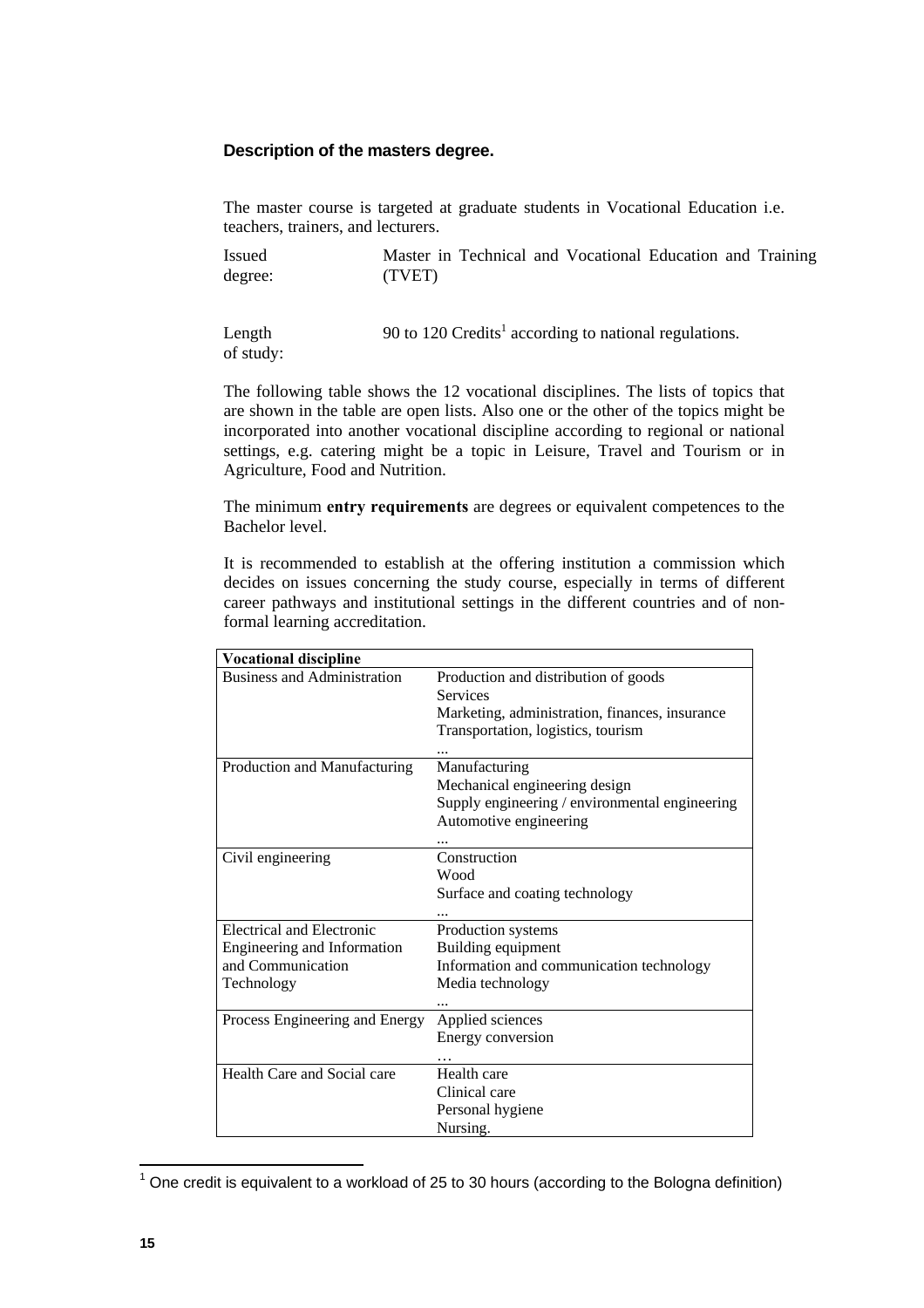| <b>Vocational</b>        |                             |
|--------------------------|-----------------------------|
| discipline               |                             |
| <b>Education</b> and     | Child and youth care        |
| Culture                  | nursing education           |
|                          | Adult education             |
|                          | Special needs target groups |
|                          | Music and dance             |
| Leisure, Travel          | Travel                      |
| and Tourism              | <b>Sports</b>               |
|                          | Tourist services            |
|                          | Catering and hospitality    |
|                          |                             |
| Agriculture, Food        | Agriculture                 |
| and Nutrition            | Food production             |
|                          | Domestic economy            |
|                          |                             |
| Media and                | Printing                    |
| Information              | Electronic-advertising      |
|                          | Electronic-customer-service |
|                          | Sales promotion             |
|                          |                             |
| Textile and Design       | Clothing production         |
|                          | Fashion                     |
|                          | Interior design             |
|                          | Art and craft               |
| Mining and               | Mining                      |
| <b>Natural Resources</b> | Oil and natural gas         |
|                          |                             |

# **Frame Curriculum Studies of Education, TVET and Vocational Disciplines: 39 credits**

Three of the modules have to be concluded with a written assignment which will be assessed according to defined criteria. One out of the Modules 2, 3 or 4 will be realised in project form and concluded with a project report. In each unit the student either has to write and present a paper or to take part in a written assessment.

#### **Foundation studies**

|                    |                                                                 | credits |
|--------------------|-----------------------------------------------------------------|---------|
| <b>Module 1</b>    | Foundations, theories and structures of education, TVET and HRD | 12      |
| M <sub>1</sub> -01 | Foundations and theories of education, TVET and HRD             | 3       |
| M1-02              | Institutional and technical pre-requisites of TVET and HRD      | 3       |
| M1-03              | TVET and HRD in a historical and cross-cultural perspective     | 3       |
| M1-04              | Learning in work-processes and working in learning-processes    | 3       |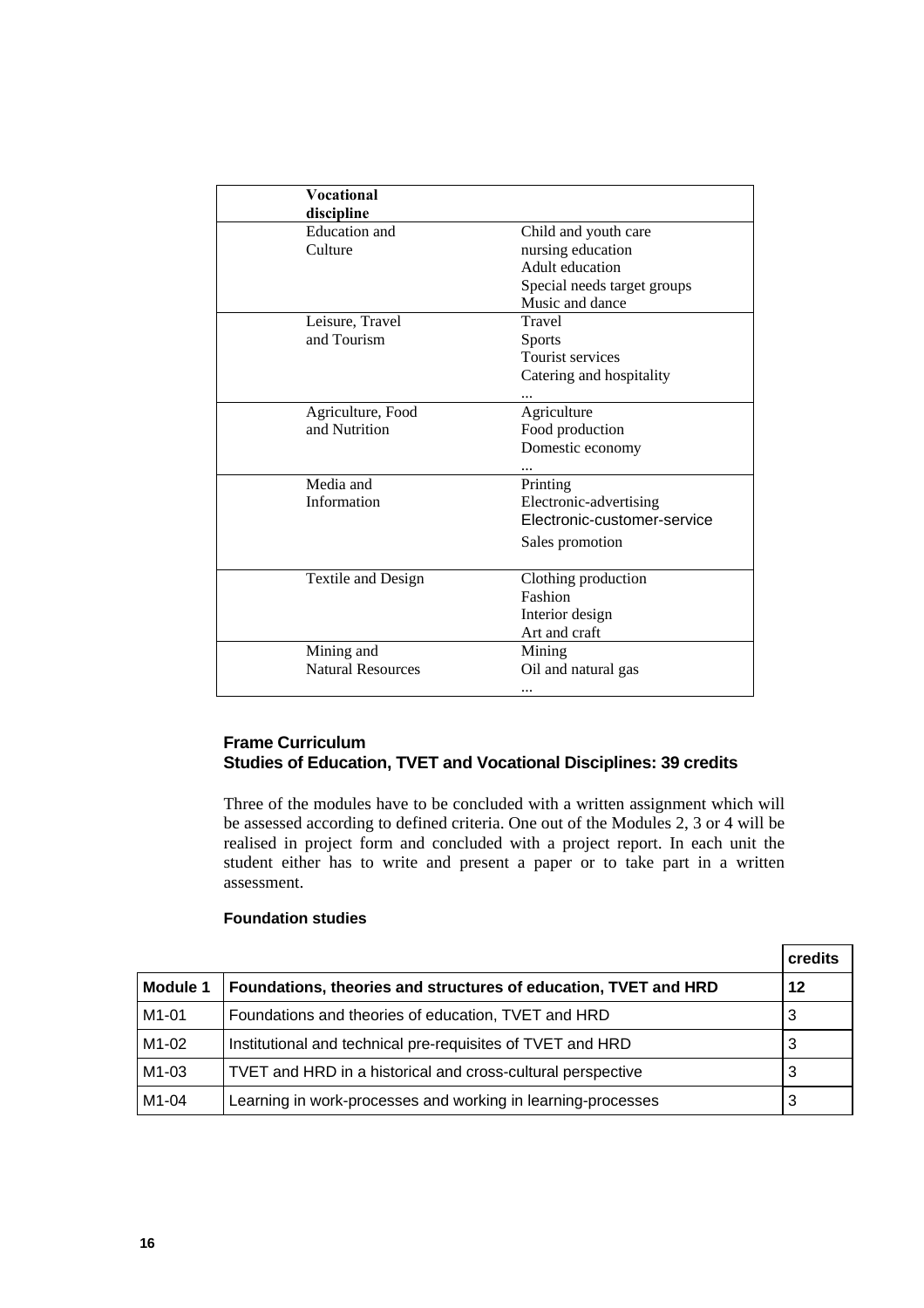| Module 2 | Shaping TVET connected to the vocational discipline                                                                                               | 9 |
|----------|---------------------------------------------------------------------------------------------------------------------------------------------------|---|
| $M2-01$  | Development and evaluation of vocational curricula, media and learning 3<br>environments                                                          |   |
| $M2-02$  | TVET in theory and practice: Foundations of vocational teaching and learning, 3<br>innovation, development and organisation of learning-processes |   |
| M2-03    | Human development, learning and education in the framework of initial 3<br>education and lifelong learning within its societal context            |   |

# **Advanced Studies**

|          |                                                                                                                                                         | credits |
|----------|---------------------------------------------------------------------------------------------------------------------------------------------------------|---------|
| Module 3 | Teaching and learning in exemplary fields of practice                                                                                                   |         |
| M3-01    | Application of methods and techniques of educational and vocational research 3<br>and development                                                       |         |
| M3-02    | Teaching, coaching and moderation of learning in career education and 3<br>workforce development. Assessment and analysis of individual learning styles |         |
| M3-03    | Development and application of media and learning environments                                                                                          | 3       |

| Module 4 | Management und evaluation of TVET and workforce development                                           |    |
|----------|-------------------------------------------------------------------------------------------------------|----|
| M4-01    | Evaluation, measurement and exploration of educational supply and demands                             | -3 |
| M4-02    | HRD and organisational development in TVET and workforce development                                  |    |
| M4-03    | Planning and development of programmes and courses - Methods of exploring 3<br>work-process-knowledge |    |

# **Studies of the vocational discipline and its didactics: 18 credits**

# **Foundation studies**

|          |                                                                                                               | credits |
|----------|---------------------------------------------------------------------------------------------------------------|---------|
| Module 5 | <b>Vocational Discipline I</b>                                                                                | 6       |
| M5-01    | Introduction to the vocational discipline, history of the vocational field, standards 3<br>and qualifications |         |
| M5-02    | Occupational analysis and Curriculum development                                                              | 3       |

# **Advanced studies**

|          |                                                                                                                                                                                     | credits |
|----------|-------------------------------------------------------------------------------------------------------------------------------------------------------------------------------------|---------|
| Module 6 | <b>Vocational Didactics in the Discipline I</b>                                                                                                                                     | 12      |
| M6-01    | Hands on planning, realisation and assessment of a teaching unit in the 9<br>occupational discipline, application of discipline specific methods, media, and<br>practical sessions. |         |
| M6-02    | Learning in work-processes, occupational and work process studies and 3<br>curriculum development                                                                                   |         |

# **Further studies: 36 credits**

| FUILIEI SLUULES. JO CIEUILS                                            |         |
|------------------------------------------------------------------------|---------|
|                                                                        | credits |
| Module 7: Area of specialization in vocational discipline              | 18      |
| (working with specific research and development methodologies related) |         |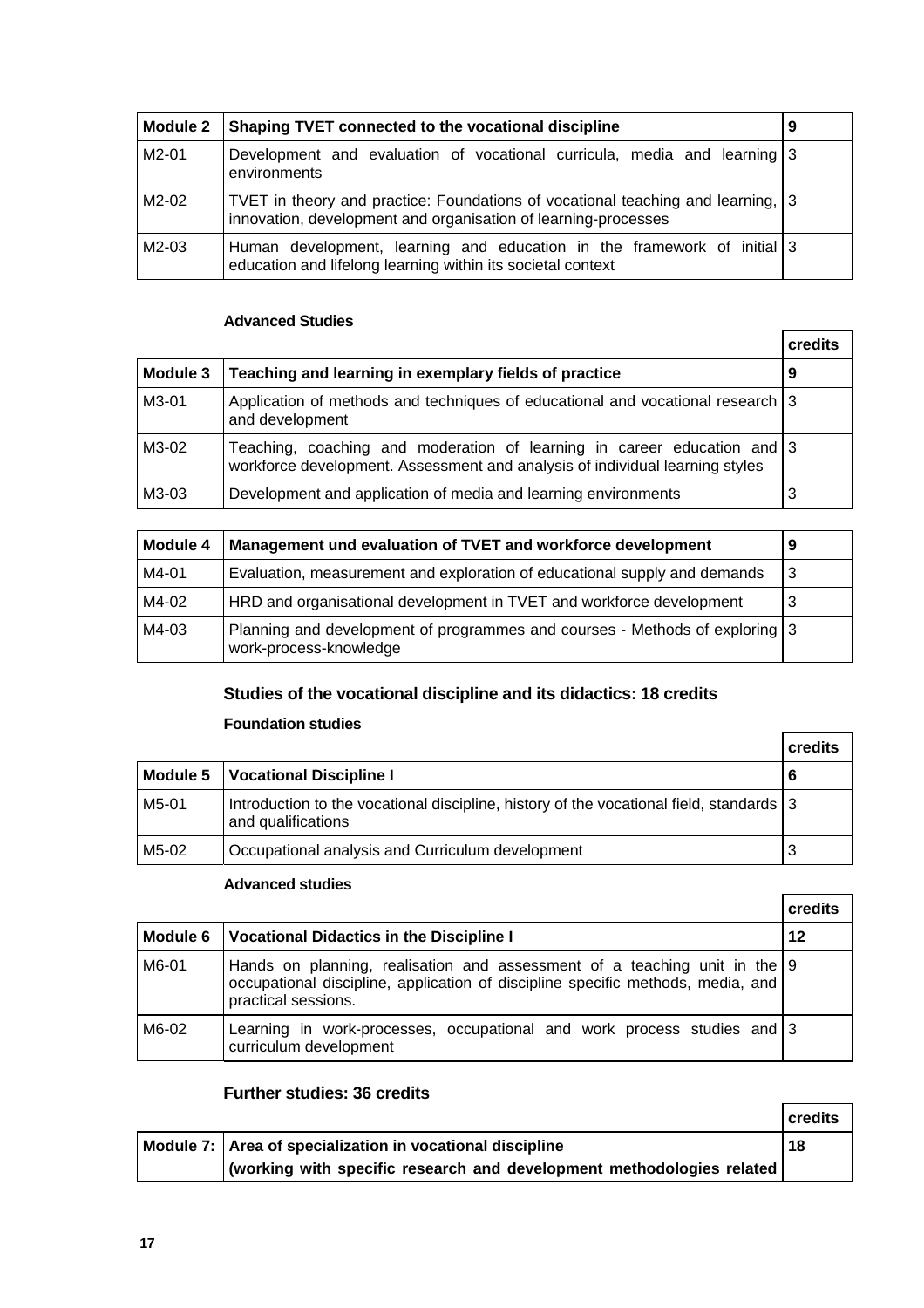|                 | to vocational disciplines)                                                                                                                                                                                                                                                      |    |
|-----------------|---------------------------------------------------------------------------------------------------------------------------------------------------------------------------------------------------------------------------------------------------------------------------------|----|
| <b>Model 8:</b> | Area of specialization in vocational pedagogy:<br>Human resource development<br>$\bullet$<br>International, comparative and cultural studies on TVET<br>$\bullet$<br>Vocational Education for target groups with special needs<br>$\bullet$<br><b>Assessment and evaluation</b> | 18 |

# **Thesis: 15 credits**

The student will propose a thesis' title and topic which has to be accepted by the Master's Committee. From the date of acceptation the Master's thesis has to be submitted within three months

|               |                  | credits |
|---------------|------------------|---------|
| <b>Thesis</b> | Individual topic | 15      |

# **Practical studies: 15 credits**

|                                    |                                                              | credits |
|------------------------------------|--------------------------------------------------------------|---------|
| <b>Practical</b><br><b>Studies</b> | Planning and organisation of learning, teaching and training | 15      |

# **Organisational requirements**

The Master Study Course will be run by a higher education institution or a consortium of such institutions, which is entitled to issue doctoral degrees under the regulations of the respective country.

Generally, to run master degree courses will develop (will be connected with) a certain amount of research capacity and a certain quality of research capabilities at the respective institutions. The same holds for the qualification of teaching personnel.

It is recommended, that several related occupational disciplines/domains are offered at an organisational entity, in order to assure quality by synergies.

International research cooperation has to be incorporated into the running of the course.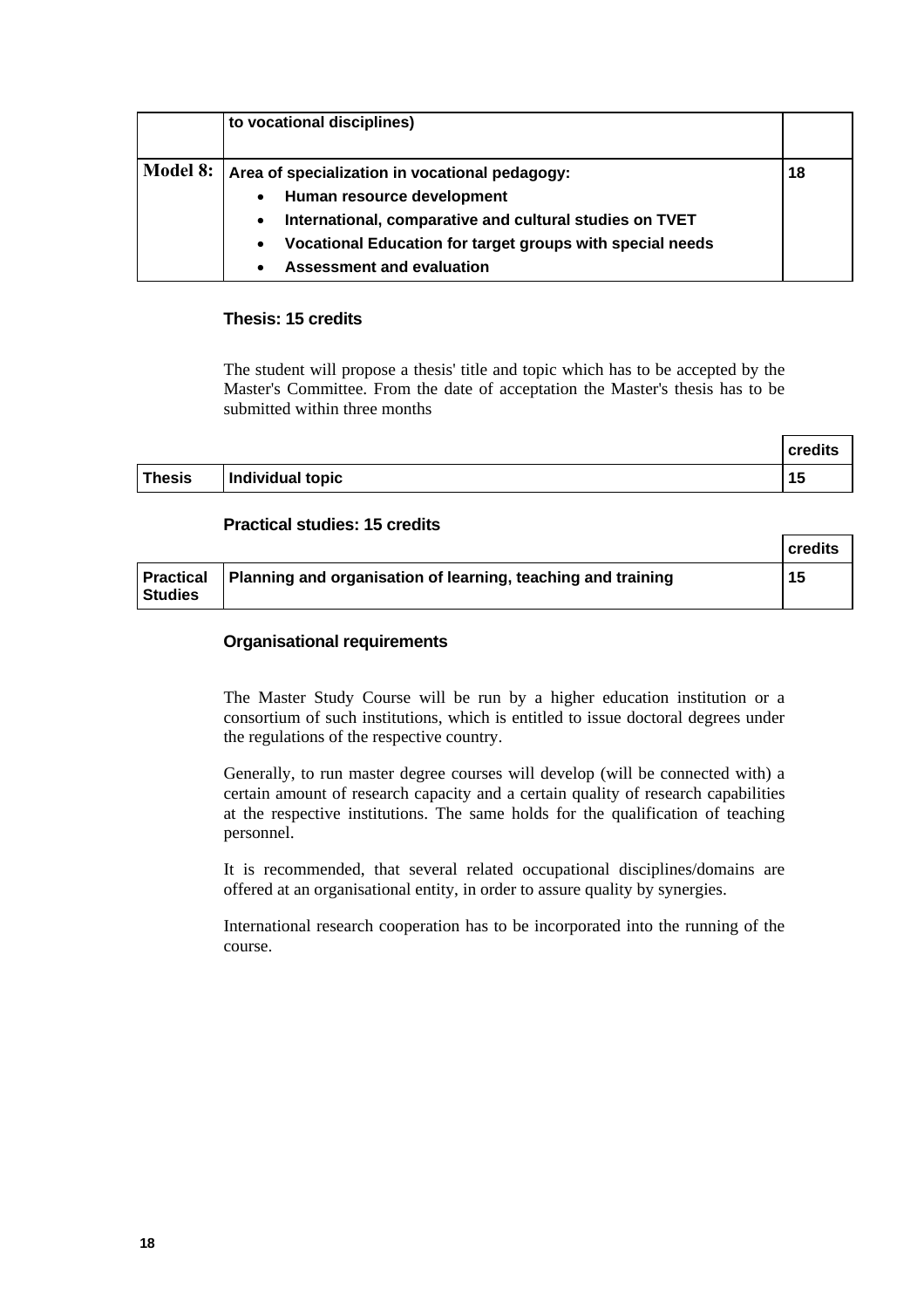# Formation of an international association of TVET professionals

The participants agree that there is an urgent need for the development of the international scientific community of TEVT scientists and professionals. Such process needs an International Association of TVET Professionals in order to improve quality of TVET and to facilitate professionalisation of TVET at the international level.

The participants suggest, that the course of action, which started in Hangzhou be continued on the way to establish the international scientific community in TVET. The support for this initiative, which was offered by UNESCO-UNEVOC during the conference, was greatly appreciated.

To proceed, the scientific committee, whose mandate ended with the Hangzhou meeting, is re-established and extended. The members were elected during the closing session. They represent regions from all over the world and both developing and developed countries.

#### **Elected committee**

Chair: Prof. Dr. Felix Rauner Secretary: Dr. Joachim Dittrich

#### *Members with regional responsibilities:*

*East Asia:* Prof. Shi Weiping, Dr. Zhao Zhiqun, Dr. Zhang Jianrong

*Central Asia:*Dr. M. Mohammad Haghpanahi, Prof. Syed Zargham Haider

*South-East Asia, Pacific:*Prof. David Lim, Dr. Masriam Bukit, Prof. Dr. Jailani Bin MD Yunos

*Other developing countries:* Prof. Dr. Che Kum Clement, Ms. Naing Yee Mar, Dr. L. Efison Munjanganja

*Americas:* Prof. Richard L. Lynch, Ms. Ana María Rosende

*Europe:* Mr. Pekka Kämäräinen, Mr. Norman Lucas

#### *Members with thematic responsibilities:*

*Quality:* Mr. Leung Manwey Joseph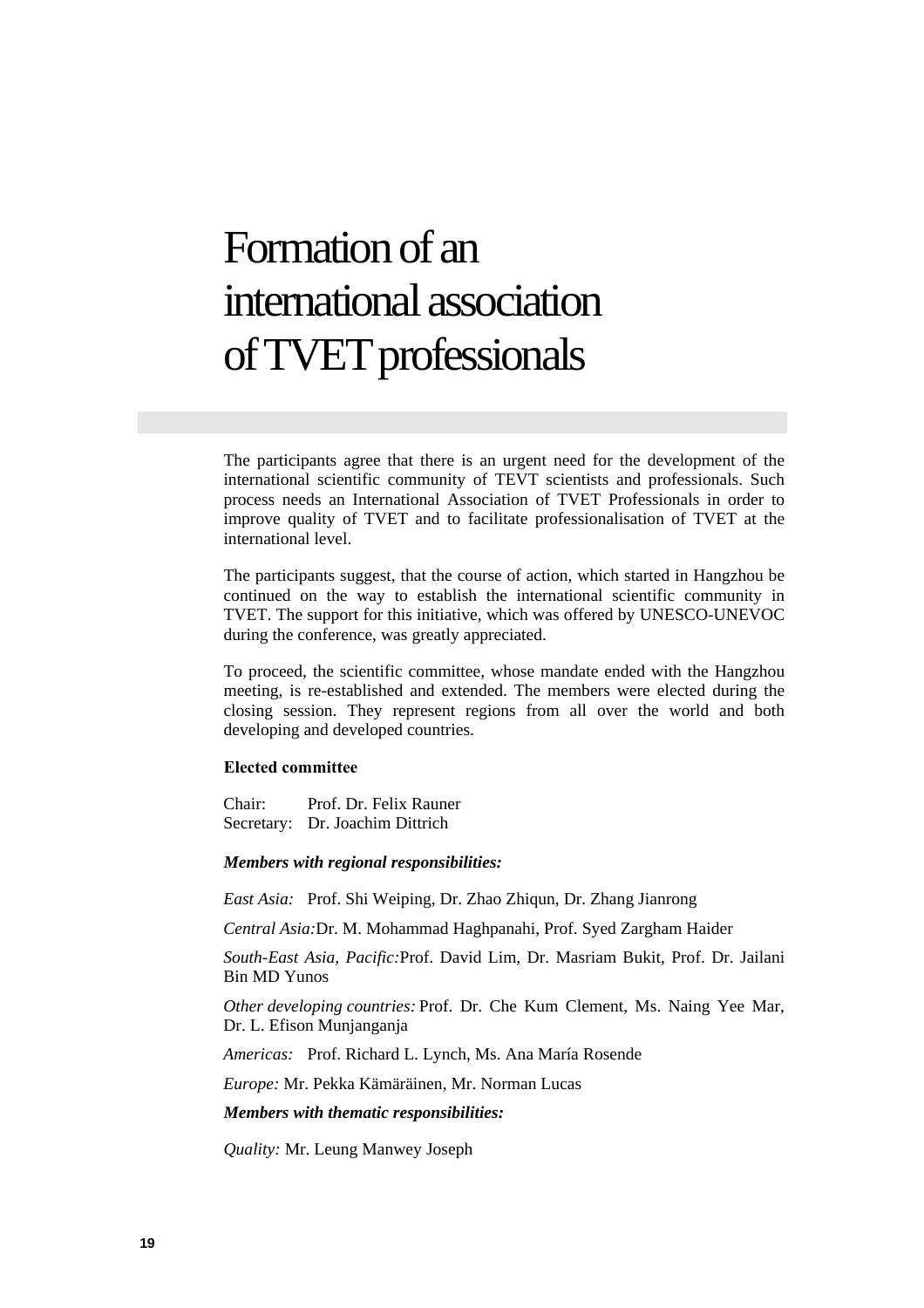Tasks of this committee for the upcoming months will be to:

- facilitate discussions on the development, the tasks, structure, and organization of the future association in question.
- initiate the implementation of the association
- facilitate discussions on the implementation of master level degrees in TVET on the international as well as the regional level, and support the worldwide exchange of information on those processes
- prepare an international follow-up conference, where good and best practice examples should be exchanged and the progress in creating the international scientific community should be discussed

The participants hope, that these tasks can be carried out in cooperation and with support of the UNESCO-UNEVOC International Network. The incremental approach to establishing an international association was chosen to reflect the community development strategies, which should be used in order to have equal opportunities for all regions of the world to participate in shaping the international scientific community.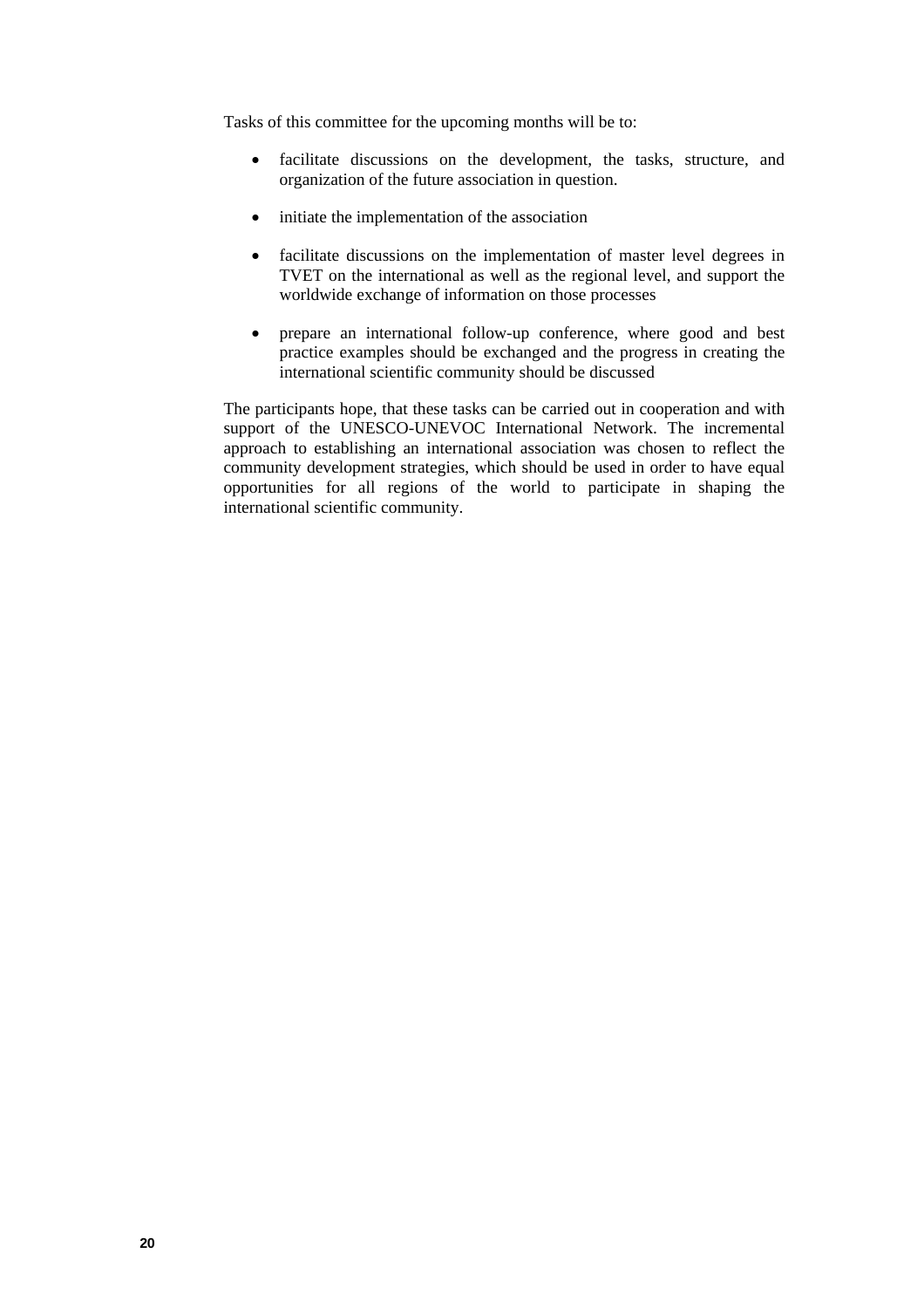# Programme for meeting

# **UNESCO International Meeting on Innovation and Excellence in TVET Teacher/Trainer Education**

# **Hangzhou, China 8 – 10 November 2004**

An experts meeting jointly organised by UNESCO-UNEVOC and UNESCO Office Beijing in partnership with the Chinese National Commission for UNESCO and the Chinese Ministry of Education.

### **Venue for all meeting sessions:**

Radisson Plaza Hotel Hangzhou, 333 Tiyuchang Road, Hangzhou Telephone: +86-571-8515-8888, Fax: +86-571-8515-7777 Website: www.radisson.com/hangzhoucn

| <b>Sunday</b> | 7.11.2004                                                                                                                                                                                                                                                                                            |
|---------------|------------------------------------------------------------------------------------------------------------------------------------------------------------------------------------------------------------------------------------------------------------------------------------------------------|
| 10:00 - 18:00 | Registration at Radisson Plaza Hotel, 333 Tiyuchang Road, Hangzhou<br>Upon registration participants will be given all relevant information on the Meeting, associated<br>events and the city of Hangzhou.                                                                                           |
| 16:30         | Meeting of Planning Group<br>(Mr Maclean, UNESCO-UNEVOC; Ms Veal, UNESCO-UNEVOC; Ms Shen Yiling, China National<br>Commission for UNESCO; Ms He Pei, UNESCO Office Beijing; Professor Rauner, Bremen<br>University; Dr Dittrich, Bremen University; Representatives from local organising committee) |
|               | Evening free for participants to enjoy Hangzhou                                                                                                                                                                                                                                                      |

| <b>Monday</b> | 8.11.2004                                                                                                                                                                                                                                                                                                                                                                                                                                                                                                                                                                                                                                                   |
|---------------|-------------------------------------------------------------------------------------------------------------------------------------------------------------------------------------------------------------------------------------------------------------------------------------------------------------------------------------------------------------------------------------------------------------------------------------------------------------------------------------------------------------------------------------------------------------------------------------------------------------------------------------------------------------|
| 08:00         | Registration continues - Radisson Plaza Hotel                                                                                                                                                                                                                                                                                                                                                                                                                                                                                                                                                                                                               |
| 09:00         | Opening session<br>Chair: Mr Zhou Peizhi, Deputy Director of Xiacheng Education Bureau, Hangzhou<br>Welcome addresses<br>Mr Du Yue, Deputy Secretary-General of Chinese National Commission for UNESCO<br>Ms Liu Yufeng, Deputy Director, International Cooperation and Comparative Education<br>$\bullet$<br>Research Division of Central Institute of Vocational and Technical Education, Ministry of<br>Education, China on behalf of Mr Yu Zuguang, Director<br>Mr Rupert Maclean, Director of UNESCO-UNEVOC<br>Mr Sun Jianyong, Deputy Director of Hangzhou Xiacheng Government<br>Ms Lu Ruifeng, Vice Mayor of Hangzhou Municipal People's Government |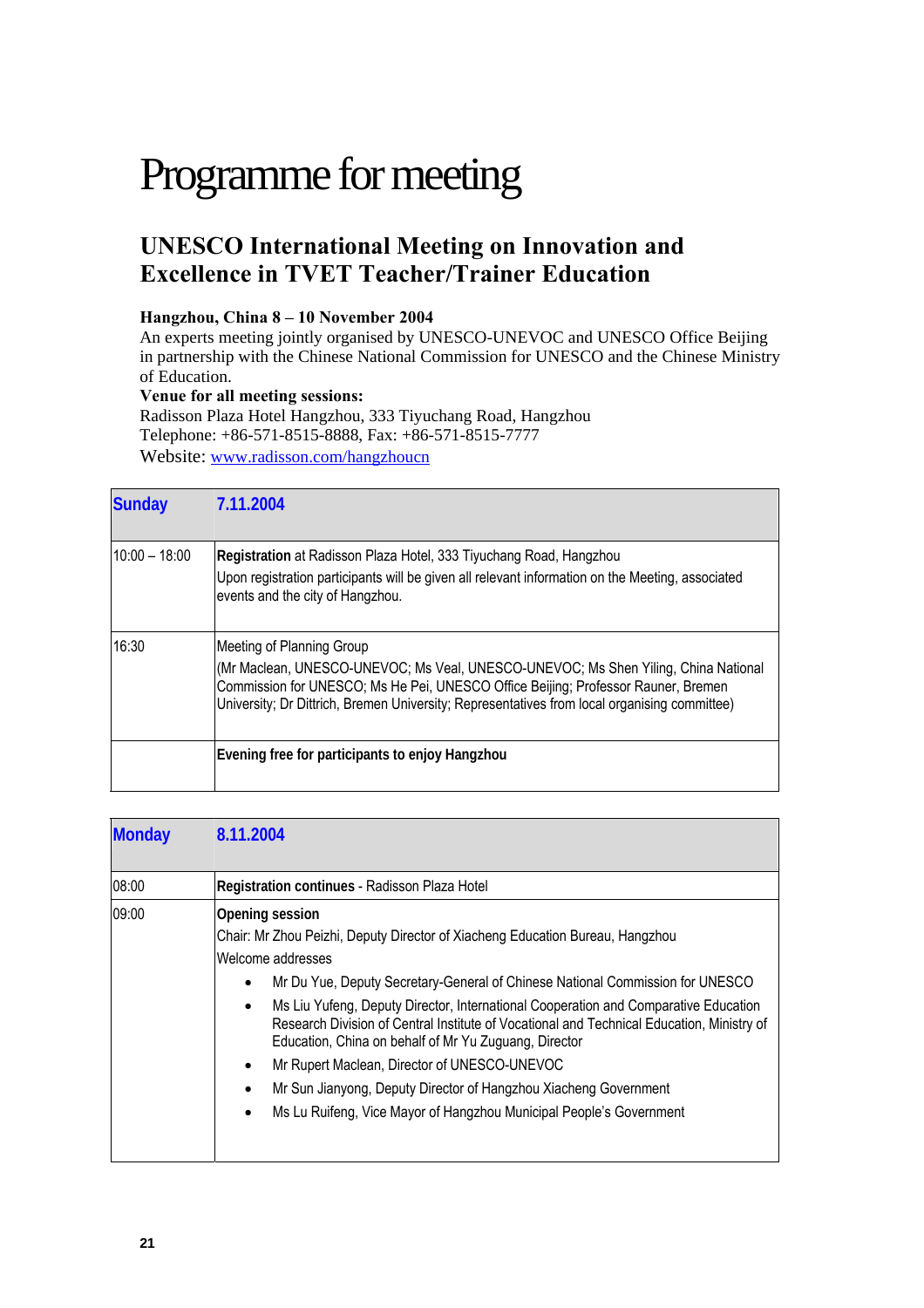| 09:30 | Introductory session                                                                                                                                                                                                                                                                               |
|-------|----------------------------------------------------------------------------------------------------------------------------------------------------------------------------------------------------------------------------------------------------------------------------------------------------|
|       | Chair: Mr Rupert Maclean, UNESCO-UNEVOC                                                                                                                                                                                                                                                            |
|       | Presentation of meeting objectives and programme<br>$\bullet$                                                                                                                                                                                                                                      |
|       | Arrangements regarding Chairpersons and Rapporteurs<br>$\bullet$                                                                                                                                                                                                                                   |
|       | Introduction to group sessions<br>$\bullet$                                                                                                                                                                                                                                                        |
|       | Introduction to field visits                                                                                                                                                                                                                                                                       |
| 10:00 | Short refreshment break. You are welcome to bring refreshments back into the meeting room                                                                                                                                                                                                          |
| 10:15 | Plenary 1: TVET Teacher/Trainer Education: Issues and Concerns                                                                                                                                                                                                                                     |
|       | Chair: Dr Siripan Choonmoom, Vocational Education Commission, Thailand                                                                                                                                                                                                                             |
|       | Academic education of technical and vocational teachers in Peoples Republic of China:                                                                                                                                                                                                              |
|       | Professor Shi Weiping, East China Normal University, Shanghai                                                                                                                                                                                                                                      |
|       | The international context for TVET teacher/trainer education and the changing<br>requirements for teachers/trainers:                                                                                                                                                                               |
|       | Professor Felix Rauner, Bremen University, Germany                                                                                                                                                                                                                                                 |
|       | Presentations followed by discussion                                                                                                                                                                                                                                                               |
| 11:30 | Plenary 2: Views from the Field                                                                                                                                                                                                                                                                    |
|       | Chair: Professor Johanna Lasonen, University of Jyväskylä, Finland.                                                                                                                                                                                                                                |
|       | Short presentations from various countries during which presenters will address the following two<br>questions about their own country: a) how are TVET teachers currently trained, and b) what are the<br>strengths and weaknesses of the current approach? Presentations followed by discussion. |
|       | Malaysia. Professor Jailiani Yunos, Kolej Universiti Teknologi Tun Hussein Onn, Jahore                                                                                                                                                                                                             |
|       | Chile. Ms Ana María Rosende, Centro de Formación Téchnica DuocUC, Santiago                                                                                                                                                                                                                         |
|       | Indonesia. Dr Masriam Bukit, Technical Education Development Centre, Bandung                                                                                                                                                                                                                       |
|       | China. Professor David Lim, Vocational Training Council, Hong Kong                                                                                                                                                                                                                                 |
|       | Thailand. Dr Siripan Choonmoom, Vocational Education Commission, Bangkok                                                                                                                                                                                                                           |
|       | Bangladesh. Associate Professor Che Kum Clement, Islamic University of Technology,<br>Dhaka                                                                                                                                                                                                        |
|       | Cambodia, Mr Bun Phearin, National Technical Training Institute, Phnom Penh                                                                                                                                                                                                                        |
|       | India, Professor S.Z. Haider, PSS Central Institute for Vocational Education, Bhopal                                                                                                                                                                                                               |
|       | Lao PDR, Mr Soulikhamkone Sisoulath, Vocational Education Development Centre,<br>Vientiane                                                                                                                                                                                                         |
|       | DPR Korea, Dr Chae Ryang II, Ministry of Education, Pyongyang                                                                                                                                                                                                                                      |
| 12:30 | Lunch break                                                                                                                                                                                                                                                                                        |
|       | Sign up for group sessions during lunch break                                                                                                                                                                                                                                                      |
| 13:30 | Plenary 2: Views from the Field (continuation from before lunch)                                                                                                                                                                                                                                   |
|       | Chair: Professor Johanna Lasonen, University of Jyväskylä, Finland.                                                                                                                                                                                                                                |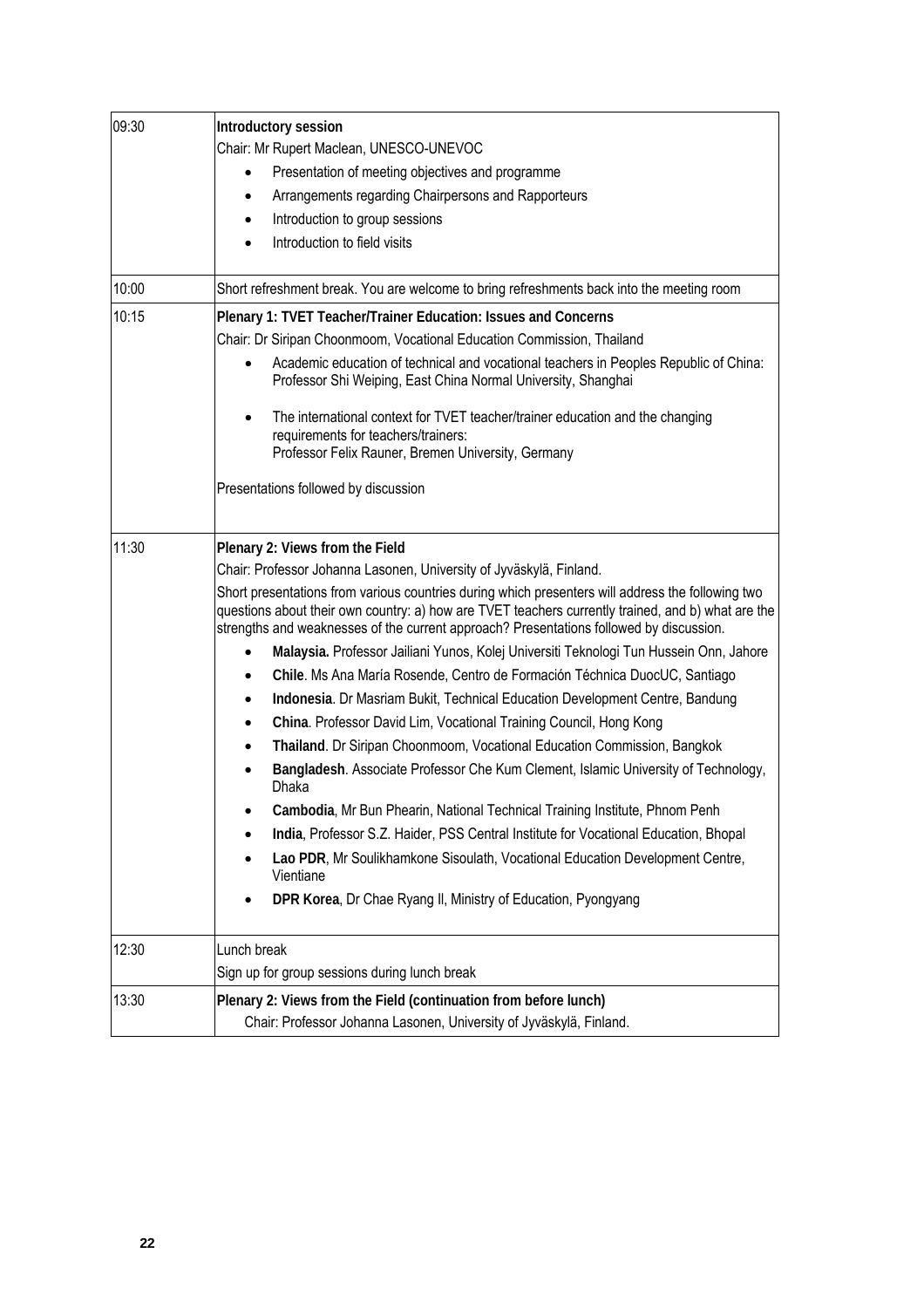| 14:30 | Plenary 3: TVET Teacher/Trainer Education: Prospects                                                                                      |  |  |
|-------|-------------------------------------------------------------------------------------------------------------------------------------------|--|--|
|       | Chair: Dr Masriam Bukit, Technical Education Development Centre, Indonesia                                                                |  |  |
|       | Common standards for qualifications for TVET teachers: Professor Richard Lynch,<br>University of Georgia, USA                             |  |  |
|       | A curriculum framework for a masters study course in TVET:<br>٠                                                                           |  |  |
|       | Mr Pekka Kämäräinen, Vocational Teacher Education College, Jyväskylä                                                                      |  |  |
|       | Polytechnic, Finland                                                                                                                      |  |  |
|       | Is there a need for an international association of TVET professionals?<br>$\bullet$<br>Mr Rupert Maclean, UNESCO-UNEVOC                  |  |  |
|       | Presentations followed by discussion<br>A short break will be made at around 15:20 for refreshments that can be bought back into the room |  |  |
| 16:00 | End of day 1                                                                                                                              |  |  |
| 16:20 | Assemble in lobby of Radisson for buses for sightseeing and journey to restaurant.                                                        |  |  |
| 18:00 | Dinner hosted by the Chinese National Commission for UNESCO: Shanwaishan Restaurant                                                       |  |  |

| <b>Tuesday</b> | 9.11.2004                                                                                                                                                                                                                                                                                                                                                                                                                                                                                                                                                                                                                                                                                                                            |
|----------------|--------------------------------------------------------------------------------------------------------------------------------------------------------------------------------------------------------------------------------------------------------------------------------------------------------------------------------------------------------------------------------------------------------------------------------------------------------------------------------------------------------------------------------------------------------------------------------------------------------------------------------------------------------------------------------------------------------------------------------------|
| 08:15          | Meeting of Planning Group (Secretariat Room)                                                                                                                                                                                                                                                                                                                                                                                                                                                                                                                                                                                                                                                                                         |
| 09:00          | Group Sessions. Participants choose between the following two options:<br>Group A: What are the expectations (standards) of a good TVET teacher/trainer?<br>Moderator: Veronica Volkoff, RMIT University, Australia<br>Rapporteur: Mr Efison Munjanganja, UNESCO Bangkok<br>A roundtable discussion that draws on the perspectives of participants focusing on the<br>desirability/feasibility of adaptive standards for TVET teacher/trainers. Thematic discussion starter<br>contributions by:<br>Professor Peter Gerds, University of Bremen, Germany;<br>$\bullet$<br>Dr Zhao Zhigun, Central Institute of Vocational and Technical Education, China; and<br>$\bullet$<br>Dr Norman Lucas, University of London, UK<br>$\bullet$ |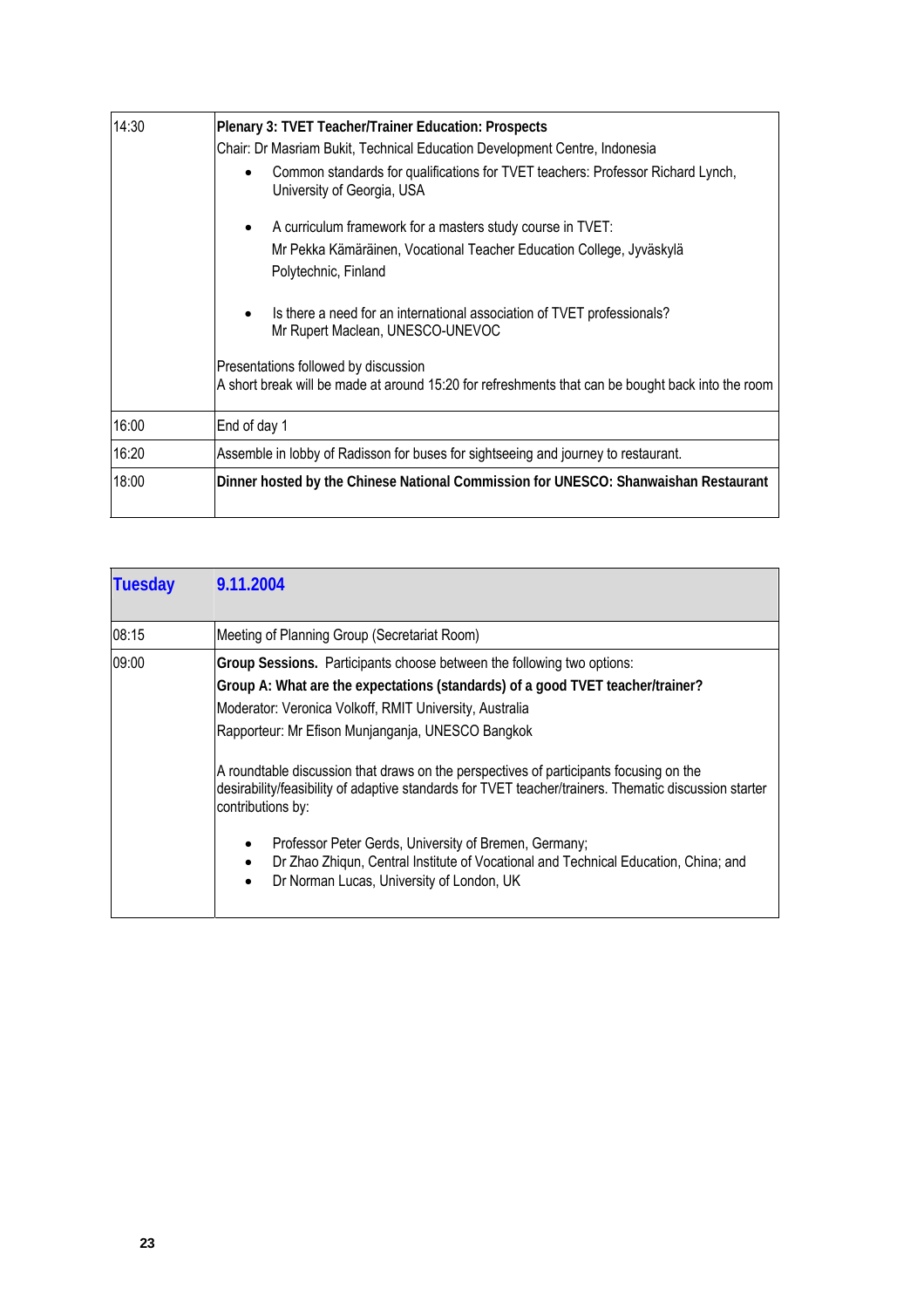|       | Group B: How might a higher-level degree in TVET be structured?<br>Moderator: Dr Felix Rauner, Bremen University, Germany<br>Rapporteur: Mr Leung Man Wei, Hong Kong Institute of Vocational Education, China<br>A roundtable discussion drawing on the perspectives of participants focussing on the possible entry<br>requirements, structure and curriculum framework for a masters level programme in TVET.<br>Thematic discussion starter contributions by:<br>Dr Zhang Jianrong, Vice Director, Institute of Vocational Instructors of Tongji University,<br>Shanghai, China;<br>Dr Joachim Dittrich, Bremen University, Germany and<br>٠<br>Mr Pekka Kämäräinen, Vocational Teacher Education Council, Finland<br>$\bullet$ |
|-------|------------------------------------------------------------------------------------------------------------------------------------------------------------------------------------------------------------------------------------------------------------------------------------------------------------------------------------------------------------------------------------------------------------------------------------------------------------------------------------------------------------------------------------------------------------------------------------------------------------------------------------------------------------------------------------------------------------------------------------|
| 10:30 | Refreshment break                                                                                                                                                                                                                                                                                                                                                                                                                                                                                                                                                                                                                                                                                                                  |
| 11:00 | <b>Group Sessions (continued)</b><br>Group A continues: Small group work to develop ideas on expectations of a good TVET<br>teacher/trainer<br>Group B continues: Small group work to develop ideas for a framework for a higher degree course<br>with international applicability.                                                                                                                                                                                                                                                                                                                                                                                                                                                |
| 12:00 | Report back sessions for Groups A & B.<br>Chair: Ms Karina Veal, Rapporteur-General                                                                                                                                                                                                                                                                                                                                                                                                                                                                                                                                                                                                                                                |
| 12:30 | Lunch break                                                                                                                                                                                                                                                                                                                                                                                                                                                                                                                                                                                                                                                                                                                        |
| 13.45 | Assemble in lobby of Radisson hotel for bus to field visits                                                                                                                                                                                                                                                                                                                                                                                                                                                                                                                                                                                                                                                                        |
| 14:00 | <b>Field Visits.</b><br>1. Hangzhou Vocational and Technical College<br>2. Vocational and Technical Education College, Zhejiang University of Techncology<br>3. Hangzhou Silk Museum<br>After the field visit we will continue straight on to dinner.                                                                                                                                                                                                                                                                                                                                                                                                                                                                              |
| 19:00 | Dinner hosted by UNESCO-UNEVOC: Wenying Restaurant                                                                                                                                                                                                                                                                                                                                                                                                                                                                                                                                                                                                                                                                                 |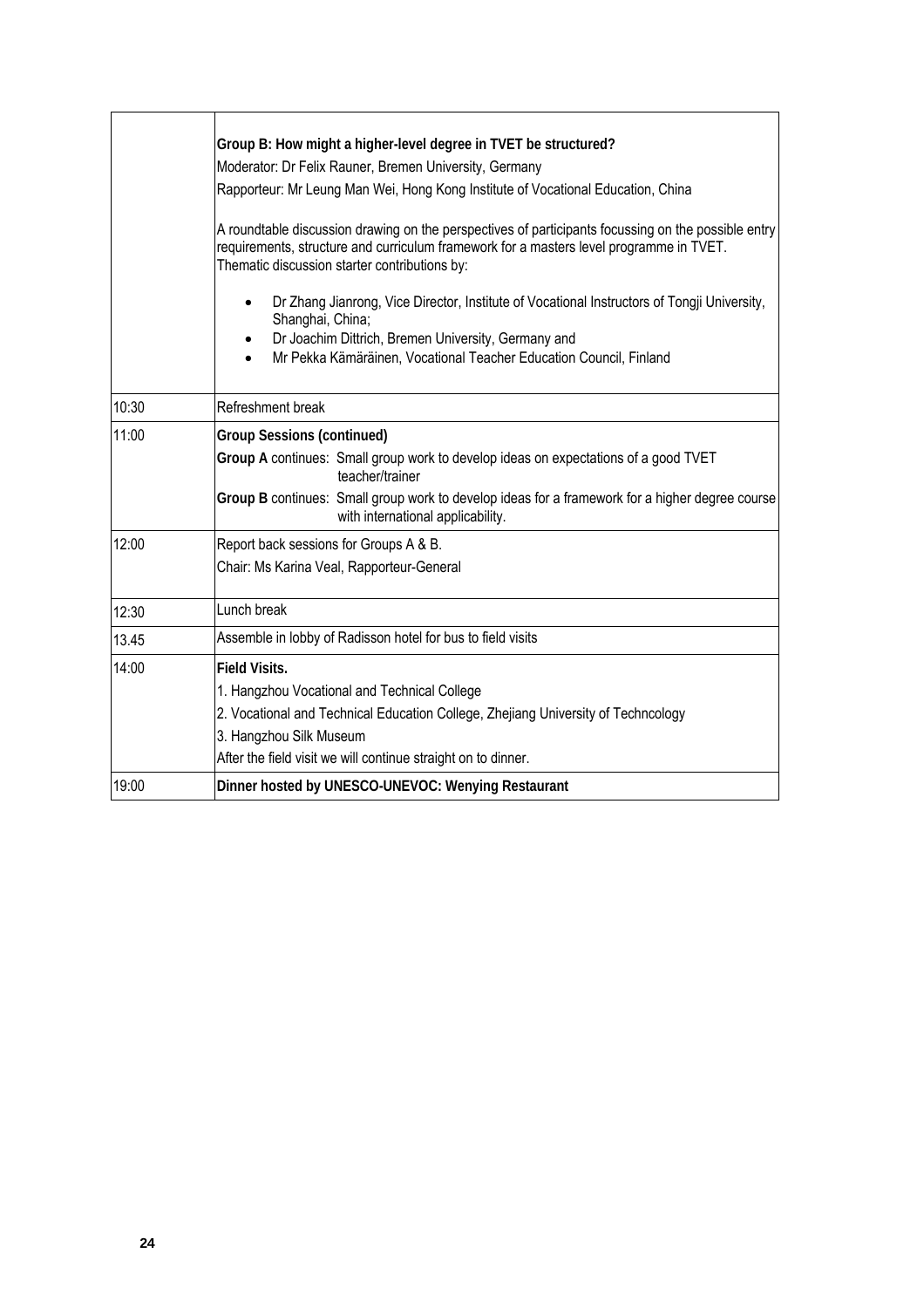| Wednesday 10.11.2004 |                                                                                                                                                                                                                                                                                                                                                                                                                                                                                                                                                                                                                                                                                                                                                         |
|----------------------|---------------------------------------------------------------------------------------------------------------------------------------------------------------------------------------------------------------------------------------------------------------------------------------------------------------------------------------------------------------------------------------------------------------------------------------------------------------------------------------------------------------------------------------------------------------------------------------------------------------------------------------------------------------------------------------------------------------------------------------------------------|
| 08:15                | Meeting of Planning Group (Secretariat Room)                                                                                                                                                                                                                                                                                                                                                                                                                                                                                                                                                                                                                                                                                                            |
| 09:00                | Group Sessions.<br>Participants choose between the following two options:<br>Group C: What short courses and other strategies can improve TVET teacher/trainer<br>performance?<br>Moderator: Dr Mohammad Haghpanahi, University of Applied Science & Technology, Iran<br>Rapporteur: Professor Johan van der Sanden, Eindhoven, University of Technology, the<br><b>Netherlands</b>                                                                                                                                                                                                                                                                                                                                                                     |
|                      | A roundtable discussion drawing on the perspectives of participants focusing on describing and<br>defining successful approaches for developing countries. Thematic starter contributions by:<br>Mr Efison Munjanganja, UNESCO Bangkok<br>٠<br>Professor Peter Gerds, University of Bremen, Germany<br>$\bullet$<br>Ms Liu Yufeng, Central Institute for Vocational and Technical Education, China; and<br>$\bullet$<br>Professor N. McCaslin, Ohio State University, USA                                                                                                                                                                                                                                                                               |
| 09:00                | Group D: How might new higher-level programmes be accredited, and what role for an<br>international association for TVET professionals?<br>Moderator: Professor Richard Lynch, Ohio State University, USA<br>Rapporteur: Dr Radevšek-Pučko, Univesity of Ljubljana, Slovenia<br>A roundtable discussion drawing on the perspectives of participants focussing on quality<br>assurance, accreditation issues for a masters level programme and the possibility of establishing<br>an international association of TVET professionals. Thematic starter contributions by:<br>Dr Joachim Dittrich, Bremen University, Germany<br>Dr Johanna Lasonen, University of Jyväskylä, Finland.<br>Dr Che Kum Clement, Islamic University of Technology, Bangladesh |
| 10:30                | Refreshment break                                                                                                                                                                                                                                                                                                                                                                                                                                                                                                                                                                                                                                                                                                                                       |
| 11:00                | <b>Group Sessions (continued)</b><br>Group C continues: Small group work to develop strategies for professionalizing<br>TVET/teachers/trainers in diverse settings.<br>Group D continues: Small group work to develop strategies for quality assurance and accreditation                                                                                                                                                                                                                                                                                                                                                                                                                                                                                |
| 12:00                | Report back sessions for groups C and D.<br>Chair: Ms Karina Veal, Rapporteur-General                                                                                                                                                                                                                                                                                                                                                                                                                                                                                                                                                                                                                                                                   |
| 12:30                | Lunch break<br>UNEVOC Centres and Candidate Centres will take a separate working lunch to discuss issues of<br>mutual interest concerning strengthening and upgrading the world-wide UNEVOC Network. Venue:<br>Jinzhou Room, 3 <sup>rd</sup> floor, International Hotel                                                                                                                                                                                                                                                                                                                                                                                                                                                                                 |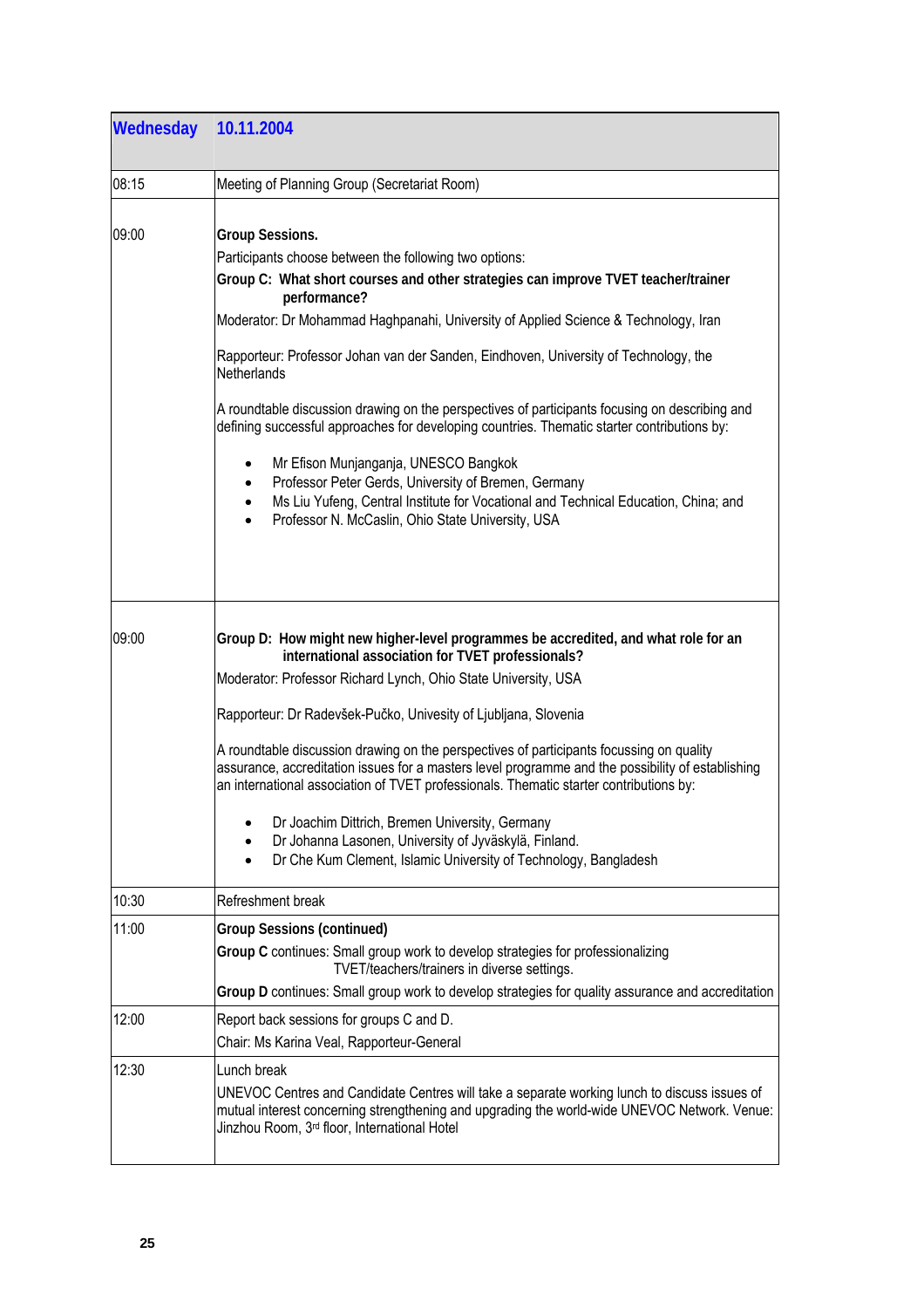| 14:00 | Special Keynote Address.                                                                                                                     |
|-------|----------------------------------------------------------------------------------------------------------------------------------------------|
|       | The present state, reform and development of vocational and technical education for<br>teacher/trainers in Zhejiang                          |
|       | Mr Shi Dandan, President of Zhejiang University of Technology, China                                                                         |
| 14:30 | Plenary 4: Summation; and, where do we go from here?                                                                                         |
|       | Chair: Dr Khin Zaw, Yangon Institute of Education, Myanmar                                                                                   |
|       | Summing up of proceedings of UNESCO International Meeting: Ms Karina Veal,<br>Rapporteur-General                                             |
|       | Presentation of modality for, and a recommendation, to UNESCO-UNEVOC for a<br>Framework for a Masters Level Study Course in TVET             |
|       | Presentation of modality for, and a recommendation to UNESCO-UNEVOC for an<br>International Association for TVET Teacher/Trainer Education   |
|       | Hangzhou Declaration on Strengthening and Upgrading TVET Teacher/Trainer<br>Education; for consideration by UNESCO-UNEVOC and UNESCO Beijing |
| 15.45 | <b>Closing Session</b>                                                                                                                       |
|       | Chair: Chinese National Commission for UNESCO                                                                                                |
|       | Representative from Chinese Ministry of Education                                                                                            |
|       | Senior participant from meeting                                                                                                              |
|       | Satoko Yano, on behalf of Mr. Y. Aoshima, Director of UNESCO Office Beijing                                                                  |
| 16:15 | <b>End of Meeting</b>                                                                                                                        |
|       | Departure of participants                                                                                                                    |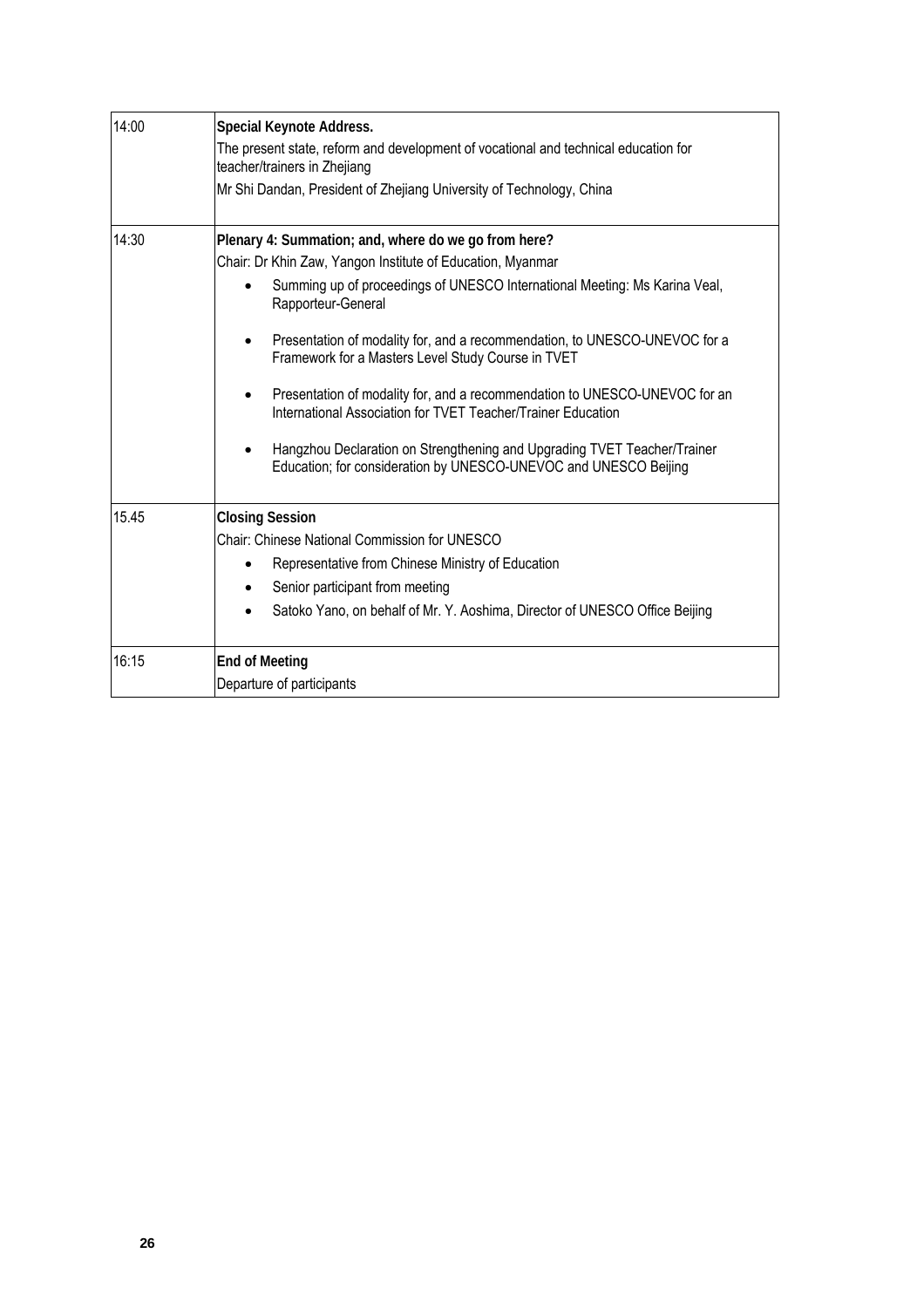# List of participants

#### **Ms. Ana María Rosende**

Methodological counsellor, Mecesup Project School of Buisness and Administration, Centro de Formación Técnica DuocUC Alonso de Ovalle 1526 Santiago, Chile Tel. +56-2-3540652 Fax +56-2-3540650 Email arosende@duoc.cl

#### **Bao Jie**

Director, Institute of Higher Vocational Education of Beijing Union University P.R. China Tel. +86-10-6490 0126

#### **Dr. Mr. Bibhuti Roy**

Associate Teacher, Institut Technik und Bildung, Universität Bremen, Germany Tel. +49-421-218 2758 Fax +49-421-218 9019 Email biroy@uni-bremen.de

#### **Bu Jiaxiong**

Dean, Community Educational Institute of Xiacheng District Hangzhou, P.R. China Tel. +86-571-8533 7052

#### **Mr. Bun Phearin**

Director of National Technical Training Institute, Russian Blvd. Sankat Thuktla, Khan Russey Keo, Phnom Penh, CAMBODIA Tel. +855-12-844 741 Email ntti\_phearin@everyday.com.kh

**Dr. Chae Ryang Il**  Senior Adviser, Ministry of Education D.P.R. Korea

**Dr. Che Kum Clement**  Assistant Professor TVET, Islamic University of Technology, Dhaka, Bangladesh Email ieres2001@yahoo.com

#### **Chen Weiguang**

Deputy Director of Technical and Vocational Education Zhejiang Provincial Education Bureau, P.R. China Tel. +86-571-8800 8862

#### **Ms. Cveta Razdevšek-Pučko**

Dean, Faculty of Education, University of Ljubljana Kardeljeva pl. 16. SI-1000 Ljubljana, Slovenia Tel. +386-01-589 2303 Fax +386-01-589 2233 Email cveta.pucko@uni-lj.si

#### **Prof. Dr. D. Pillay (Gansen)**

Director, Research Management and Development, Durban Institute of Technology, South Africa Tel. +27-31-204 2576, Fax +27-31-204 2946 Email Gansen@dit.ac.za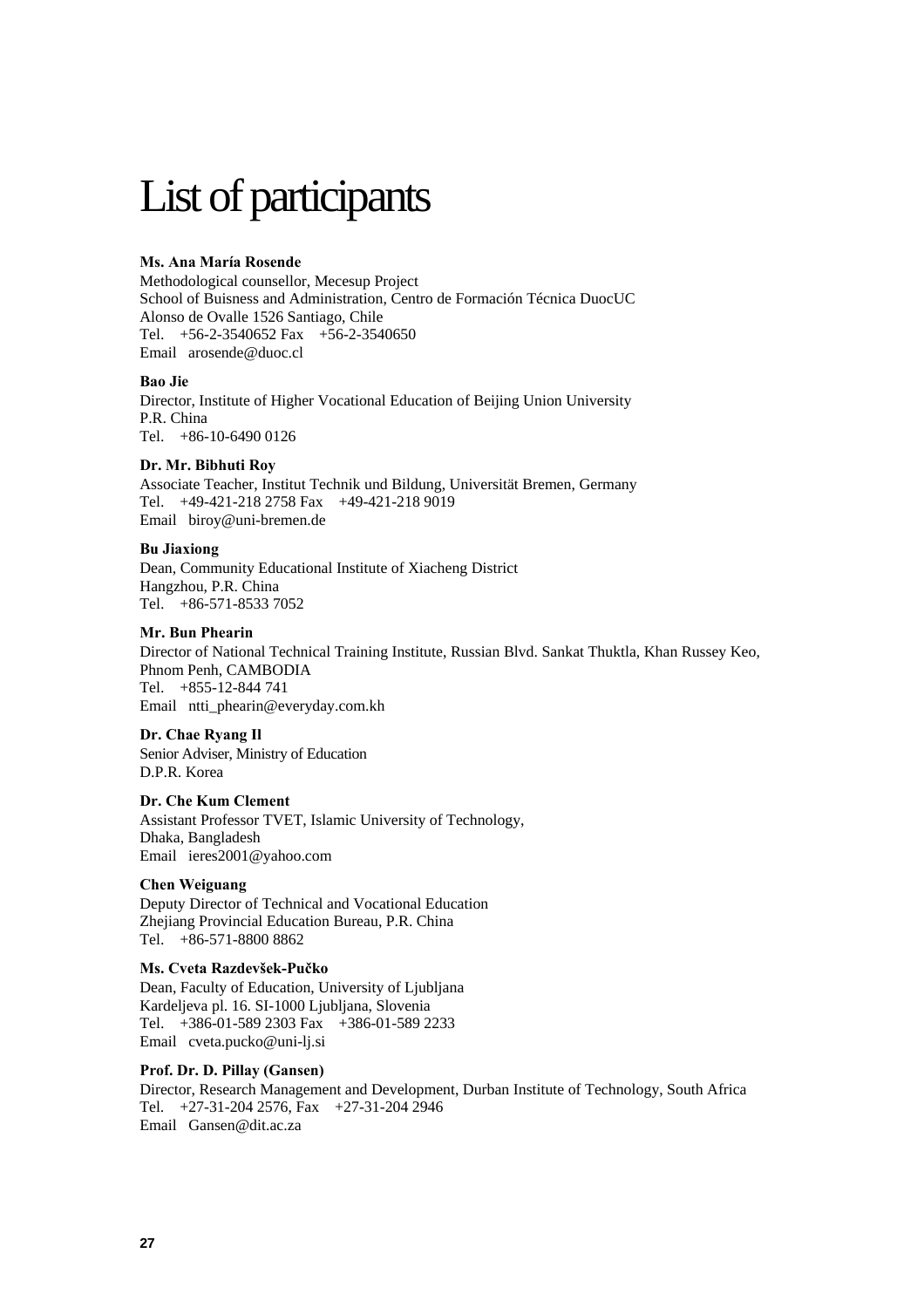#### **Prof. Mr. David Lim**

Vocational Training Council, Hong Kong, China Tel. +852-2836 1915 Fax +852-2574 5284 Email dlim@vtc.edu.hk

#### **Mr. Du Yue**

Deputy Secretary-General, Chinese National Commission for UNESCO 37 Damucang Hutong, Xidan, Beijing, China 100816 Tel. +86-10-6609 6989 Fax +86-10-6601 7912 Email natcomcn@public3.bta.net.cn

#### **Ms. Duger Bujinlham**

Team Leader of UNEVOC Center of Mongolia, Skills project specialist UNEVOC Centre, Post Box-462, Ulaanbaatar- 211213, Mongolia Tel. +976-11-311 635 Fax +976-11-311 635 Email nob@must.edu.mn

#### **Mr. Fan Dayue**

Assistant Director of International Education Dept. Shenzhen Polytechnic (SZPT), 5/F, Administration Building, East Campus of SZPT, Shenzhen, P.R. China Tel. +86-755-2673 211 Fax +86-755-2673 211 Email fandayue@szpt.net

#### **Mr. Fan Qi**

President of Hangzhou Mingzhu Education Group No. 1, Shigu Lane, Hangzhou, 310014 P.R. China Tel. +86-571-8538 2045

#### **Prof. Dr. Felix Rauner**

Director, Institut Technik und Bildung, Universität Bremen Am Fallturm 1 28359 Bremen, Germany Tel. +49-421-218 4634 Fax +49-421-218 4637 Email itbs@uni-bremen.de

#### **Dr. Mr. Frank Buenning**

Field Leader of International Cooperation of Technology and Education, Institut für Berufs- und Betriebspaedagogik Otto-von-Guericke-University, Postfach 41 20, D-39016 Magdeburg, Germany Email frank.buenning@gse-w-uni-magdeburg.de

#### **Gao Lin**

Vice President of Beijing Union University P.R. China Tel. +86-10-6490 0078

#### **Prof. Dr. Gerd Diethelm**

Academic Adviser & German Project Manager Institute of Vocational Instructors of Tongji University 1239 Siping Lu, Chinese-German Building, Room 1108 Shanghai 200092, P.R. China Tel. +86-21-6598 5145 Fax +86-21-6598 5144 Email gerd.diethelm@gtz.de

#### **Ms. He Pei**

Education Programme Assistant, UNESCO Office Beijing Waijiaogongyu 5-15-1, Jianguomenwai Compound, Beijing, 100600, China Tel. +86-10-6532 2449 Fax +86-10-6532 4854 Email p.he@unesco.org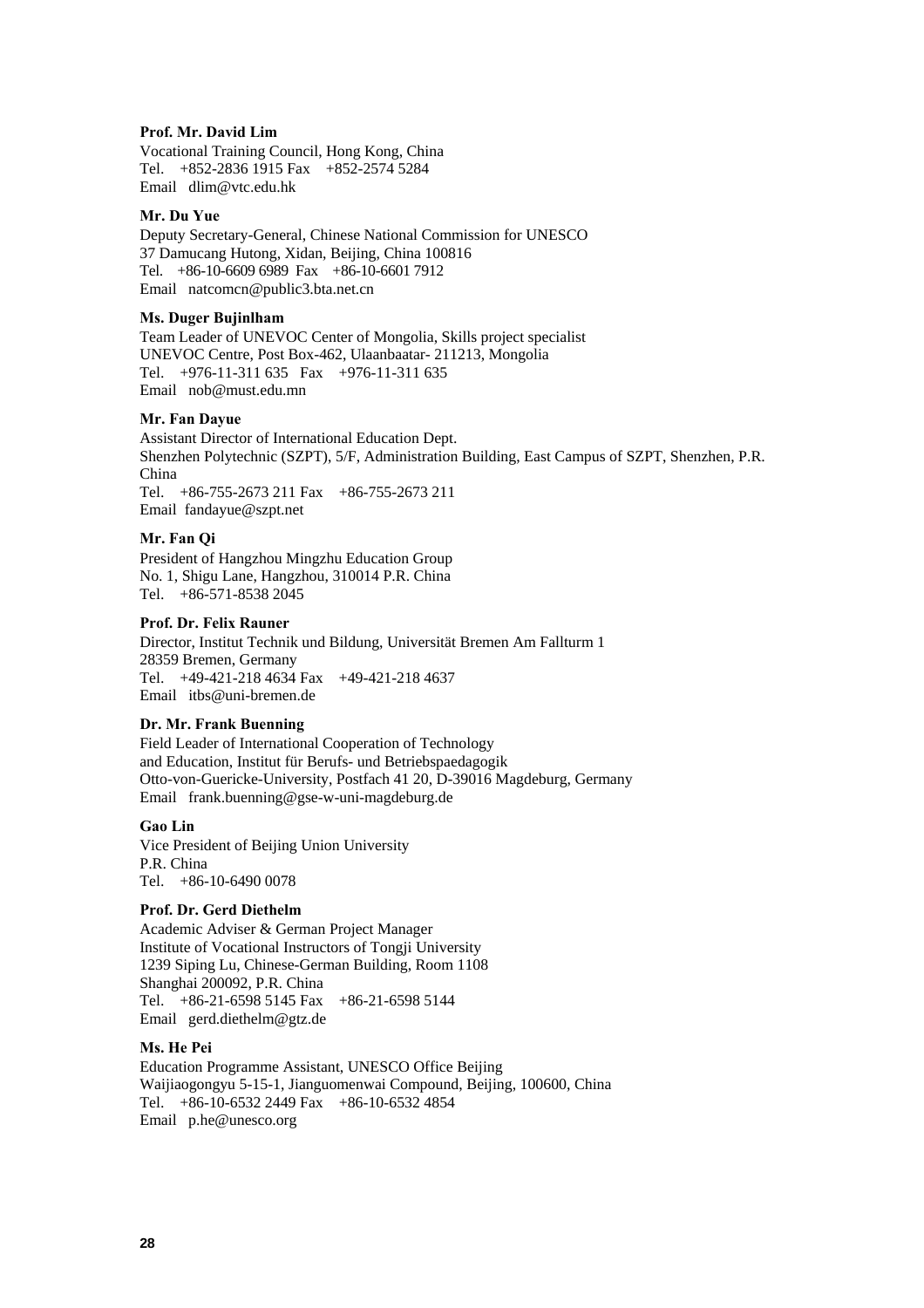#### **Ms. Heli Mattisen**

Academic Vice Rector, Tallinn Pedagogical University (TPU) 25 Narva Road, Tallinn 10120, Estonia Tel. +372-640 9104 Fax +372-640 9116 Email mattisen@tpu.ee

#### **Hong Yongkeng**

Party Secretary of Hangzhou Vocational & Technical College P.R. China Tel. +86-571-8691 6838 Fax +86-571-8691 6838

#### **Huang Jianmin**

Chief of High School Division, Hangzhou Municipal Education Bureau P.R. China Tel. +86-571-8722 6837

#### **Huang Wei**

Deputy Director, Hangzhou Xiacheng District Education Bureau P.R. China Tel. +86-571-85337066

#### **Dr. Mr. Hubert Smuda**

Vocational training of plant operators, BASF HR Greater China Shanghai PR China Email smudah@basf-china.com.cn

#### **Dr. Ignaz Rieser**

Project Manager and Resident Representative, Swisscontact in Nepal GPO Box 15150, Kathmandu Nepal Tel. +977-1-6630 740, Fax +977-1-6630 639 Email ir@swisscontact-nepal.org.np

#### **Prof. Dr. Jailani Bin MD Yunos**

Associate Professor , Kolej Universiti Teknologi Tun Hussein Onn Parit Raja, Batu Pahat, Johore, Malaysia Tel. 07-454 1050 Fax 07-454 1050 Email jailani@kuittho.edu.my

#### **Dr. Mr. Joachim Dittrich**

Institut Technik und Bildung, Universität Bremen Am Fallturm 1, 28359 Bremen, Germany Tel. +49-421-218 4650 Fax +49-421-218 4637 Email dittrich@uni-bremen.de

#### **Prof. Johan M. M. van der Sanden**

Eindhoven University of Technology TULO, Fontys University of professional Education, PO BOX 513 5600 MB Eindhoven, The Netherlands Tel. 31402474191 Fax 31402475379 Email j.m.m.v.d.sanden@tue.nl

#### **Prof. Ms. Johanna Lasonen**

Institute for Educational Research, PO Box 35 (Keskussairaalantie 2) FIN - 40 014 University of Jyväskylä, Finland Tel. +358-14-260 3307 +358-40-527 9407 Email johanna.lasonen@ktl.jyu.fi

#### **Ms. Karina Veal**

Visiting Fellow, UNESCO-UNEVOC International Centre for Technical and Vocational Education and Training Goerresstr. 15 53113 Bonn, Germany Tel. +49-228-2-433 713 Fax +49-228-2-433 777 Email k.veal@unevoc.unesco.org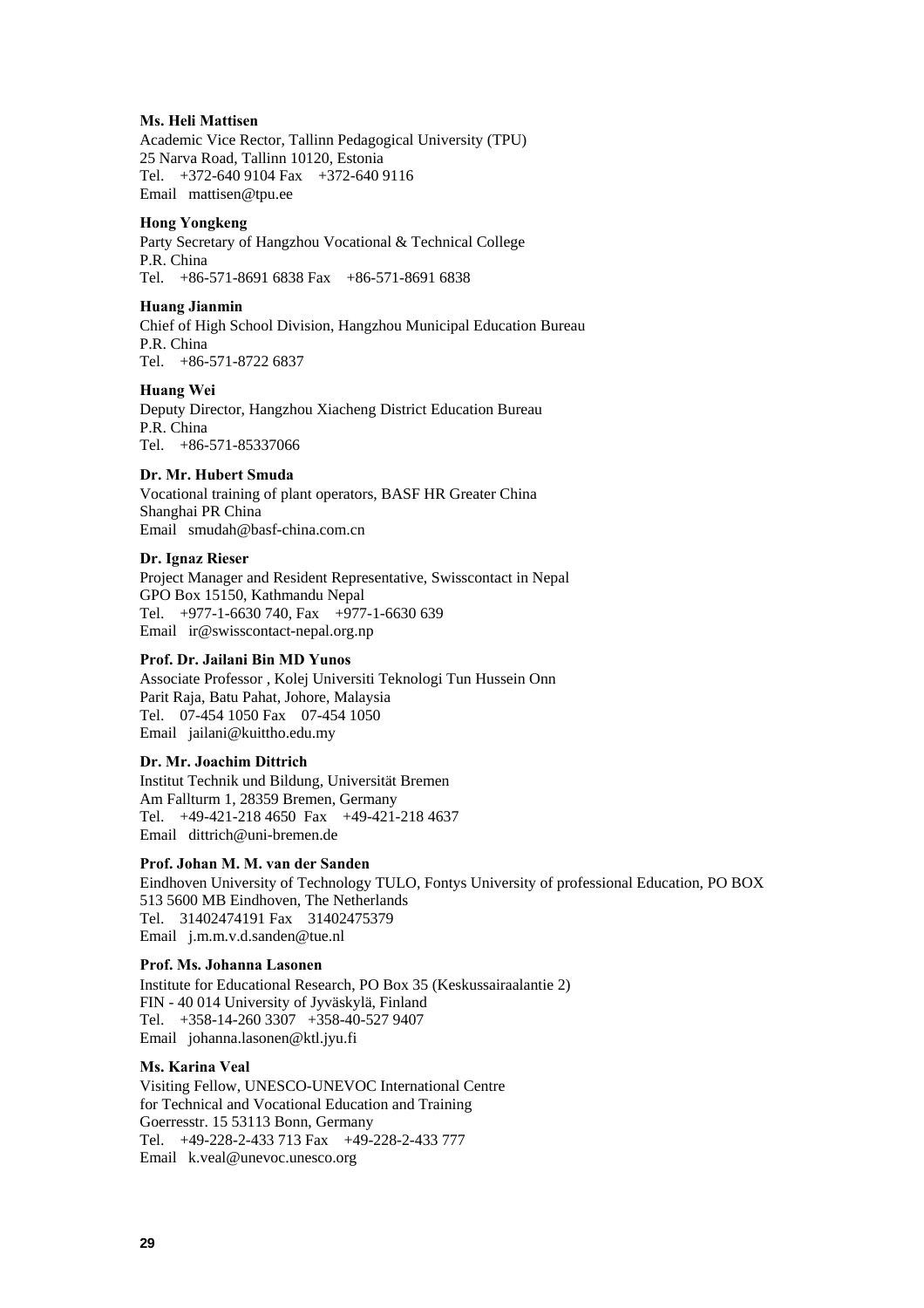#### **Dr. Khin Zaw**

Rector of Yangon Institute of Education, Ministry of Education Pyay Road, Yangon, Mayanmar Email rectoryioe@mptmail.net.mm

#### **Prof. Dr. Klaus Jenewein**

Otto-von-Guericke-Universität Magdeburg, Institut für Berufs- und Betriebspädagogik, Germany Email klaus.jenewein@gse-w-uni-magdeburg.de

#### **Dr. L. Efison Munjanganja**

Programme Specialist in TVE, APEID, UNESCO Bangkok Office Tel. +662-391 0577 Fax +662-391 0866 Email e.munjanganja@unevoc.unesco.org

#### **Mr. Leung Manwey Joseph**

Education Advisor, Hong Kong Vocational Training Council Hong Kong Institute of Vocational Ecuation 30, Shing Tai Road, Chaiwan, Hong Kong, China Tel. +852-2595 8113 Fax +852-2505 4216 Email Mwjleung@vtc.edu.hk

#### **Ms. Liu Yufeng**

Deputy Director, International Cooperation and Comparative Education Research Division, Central Institute for Vocational and Technical Education Ministry of Education, 40A Damuccang Hutong, Xidan, Beijing 100032, China Tel. +86-10-6609 7116 Fax +86-10-6603 9993 Email yufengliu\_0408@yahoo.com

#### **Lu Xuebiao**

Director of Zhejiang West Lake Vocational Institute of Technology Hangzhou, P.R. China Tel. +86-571-8707 4847

#### **Dr. M. Mohammad Haghpanahi**

Chancellor, University of Applied Science and Technology P.O.Box: 14155-1644 Tehran, Iran Tel. +98-21-896 9678 Fax +98-21-896 9678 Email mhaghpanahi@yahoo.com

#### **Ms. Mariela Henriquez Repetto**

Directora Alterna Proyecto Mecesup DUO 0202 Instituto Profesional DuocUC, Alvarez 2366. Viña del Mar, Chile Tel. +56-32-268 672 Email mhenriquez@duoc.cl

#### **Dr. Masriam Bukit**

Director, Technical Education Development Center, Bandung PO. Box 1260, Cimahi 40013, Bandung, Indonesia Tel. +62-22-665 7431, Fax +62-22-665 4698 Email masriambukit@yahoo.com

#### **Mi Xiaoying**

Director, Beijing Institute of Technology, P.R. China Tel. +86-10-68912315

#### **Prof. N. L. McCaslin**

Professsor and Site Director, National Centers for Career and Technical Education, The Ohio State University, 1900 Kenny Rd., Columbus, Ohio, USA Tel. 614.247.7964 Fax 614.688.3258 Email mccaslin.2@osu.edu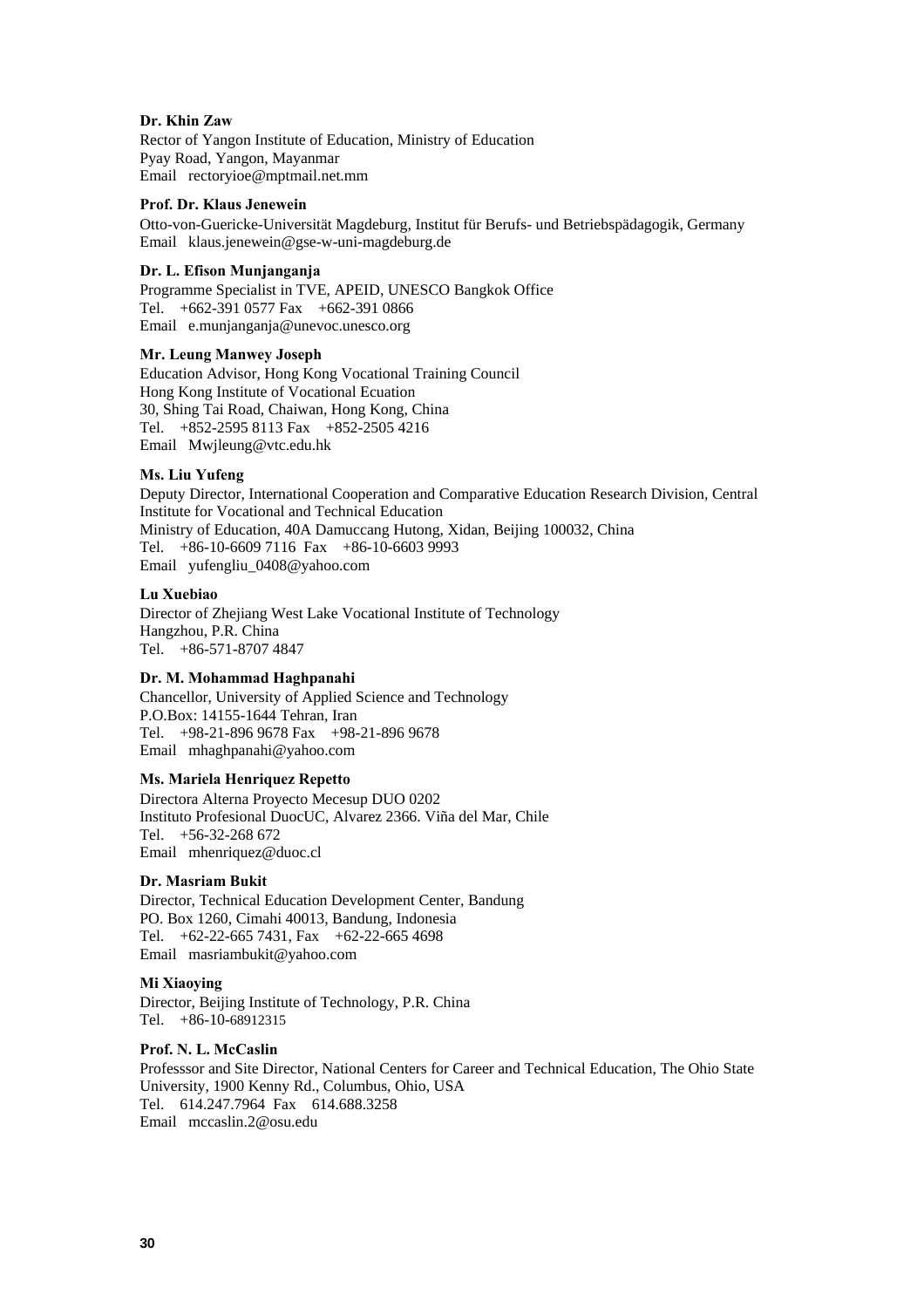#### **Ms. Naing Yee Mar**

GloCorp NVstrategy / impact improvement Prins Frederik Hendriklaan 88, 1411 GB Naarden, The Netherlands Phone: +31-35-6991999 Fax: +31-35-6991992 Email naing.yee.mar@glocorp.com

#### **Dr. Norman Lucas**

Institute of Education, University of London, London United Kingdom Tel. 4420 7612 6761 Fax 4420 7612 6766 Email n.lucas@ioe.ac.uk

#### **Mr. Pekka Kämäräinen**

Researcher, Institut Technik und Bildung, Universität Bremen, Am Fallturm 1 28359 Bremen, Germany Tel. +49-421-218 4650 Email pkamar@itb.uni-bremen.de

#### **Mr. Peter Collingro**

Senior Adviser, Basic and Further Education for Vocational School Directors Chongshan Donglu 46-2A, Shenyang, 110032, P.R. China Tel. +86-24-8689 6441 Fax +86-24-8689 6440 Email Peter.Collingro@gtz.de

#### **Prof. Dr. Peter Gerds**

Head of Dept. Institut Technik und Bildung, Universität Bremen, Am Fallturm 1 28359 Bremen, Germany Tel. +49-421-218 4641 Email gerds@uni-bremen.de

#### **Qu Zhengliang**

Vocational & Technical Educational Institute of Hunan Agricultural University P.R. China Tel. +86-731-4617009 Fax +86-731-4617046

#### **Prof. Rao Yilun**

Vocational & Technical Educational Institute of Hunan Agricultural University P.R. China Fax +86-731-4617046

#### **Prof. Richard L. Lynch**

Professor, University of Georgia 850 College Station Road, Athens, GA 30602, USA Tel. 706 542-4688 706 542-4631 Fax 706 542-4669 Email rlynch@coe.uga.edu

#### **Mr. Ruebiger Funk**

Tel. +86-791-8333310 Fax +86-791-8313541 Email Ruediger.Funk@gtz.de

#### **Mr. Rupert Maclean**

Director, UNESCO-UNEVOC International Centre for Technical and Vocational Education and Training Goerresstr. 15, 53113 Bonn, Germany Tel. +49-228-2-433711 Fax +49-228-2-433777 Email r.maclean@unevoc.unesco.org

#### **Ms. Satoko Yano**

Assistant Programme Specialist for Education, UNESCO Office Beijing Waijiaogongyu 5-15-1, Jianguomenwai Compound, Beijing, 100600, China Tel. +86-10-6532 2449 Fax +86-10-6532 4854 Email s.yano@unesco.org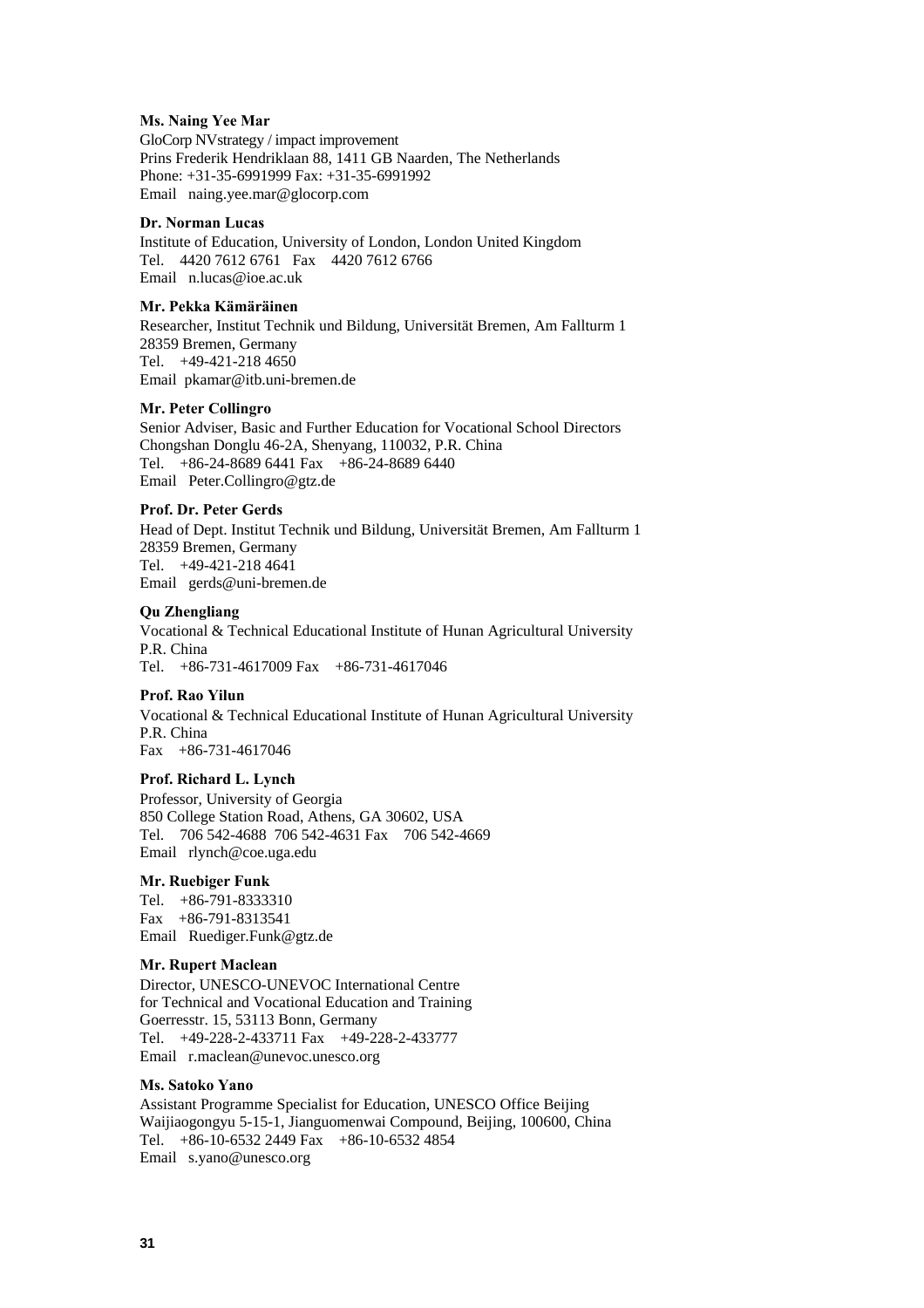#### **Ms. Shen Yiling**

Deputy Division Chief of Education Section, Chinese National Commission for UNESCO, 37 Damucang Hutong, Xidan, Beijing, China 100816 Tel. +86-10-6609 6989 Fax +86-10-6601 7912 Email natcomcn@public3.bta.net.cn

#### **Shi Dandan**

President of Zhejiang University of Technology P.R. China

#### **Dr. Mr. Shi Weiping**

Professor and Director, Institute of Vocational & Adult Education East China Normal University, Shanghai, 200062 China Tel. +86-21-6223 2630 Fax +86-21-6223 2157 Email wpshi@ses.ecnu.edu.cn

#### **Mrs. Siripan Choonmoom**

Executive Consultant, Vocational Education Commission Ministry of Education, Bangkok 10300, Thailand Tel. +66-2-282 4832 +66-2-281 5555 ext. 1816 Fax +66-2-282 2428 +66-2-282 4832 Email siripanch@hotmail.com

#### **Mr. So Ryong Chol**

Programme Officer Ministry of Education D.P.R. Korea

#### **Mr. Soulikhamkone SISOULATH**

Director of Vocational Education, Development Center (VEDC), Lao PDR Email vedc@hotmail.com

#### **Prof. Syed Zargham Haider**

Joint Director, PSS Central Institute of Vocational Education 131, Zone-II, M.P. Nagar, Bhopal – 11 (INDIA) Tel. +91-755-257 4494 Fax +91-755-255 8128 Email psscive\_bhopal@yahoo.co.in

#### **Tao Qiuyan**

Vice Dean, Management College of Beijing Union University P.R. China Tel. +86-10-6490 0711

#### **Veronica Natalie Volkoff**

Program Manager, Post Conpulsory Education and Training Research Centre School of Education, Royal Melbourne Institute of Technology University (RMIT), GPO Box 2476V, Melbourne 3001, Australia Tel. +61-3-9925 3329 Fax +61-3-9925 3045 Email veronica.volkoff@rmit.edu.au

#### **Ms Wang Lan, Msc**

WL Intercultural Communication Bremen, Germany Email: wanglan@t-online.de

**Wang Libing**  Zhejiang University P.R. China